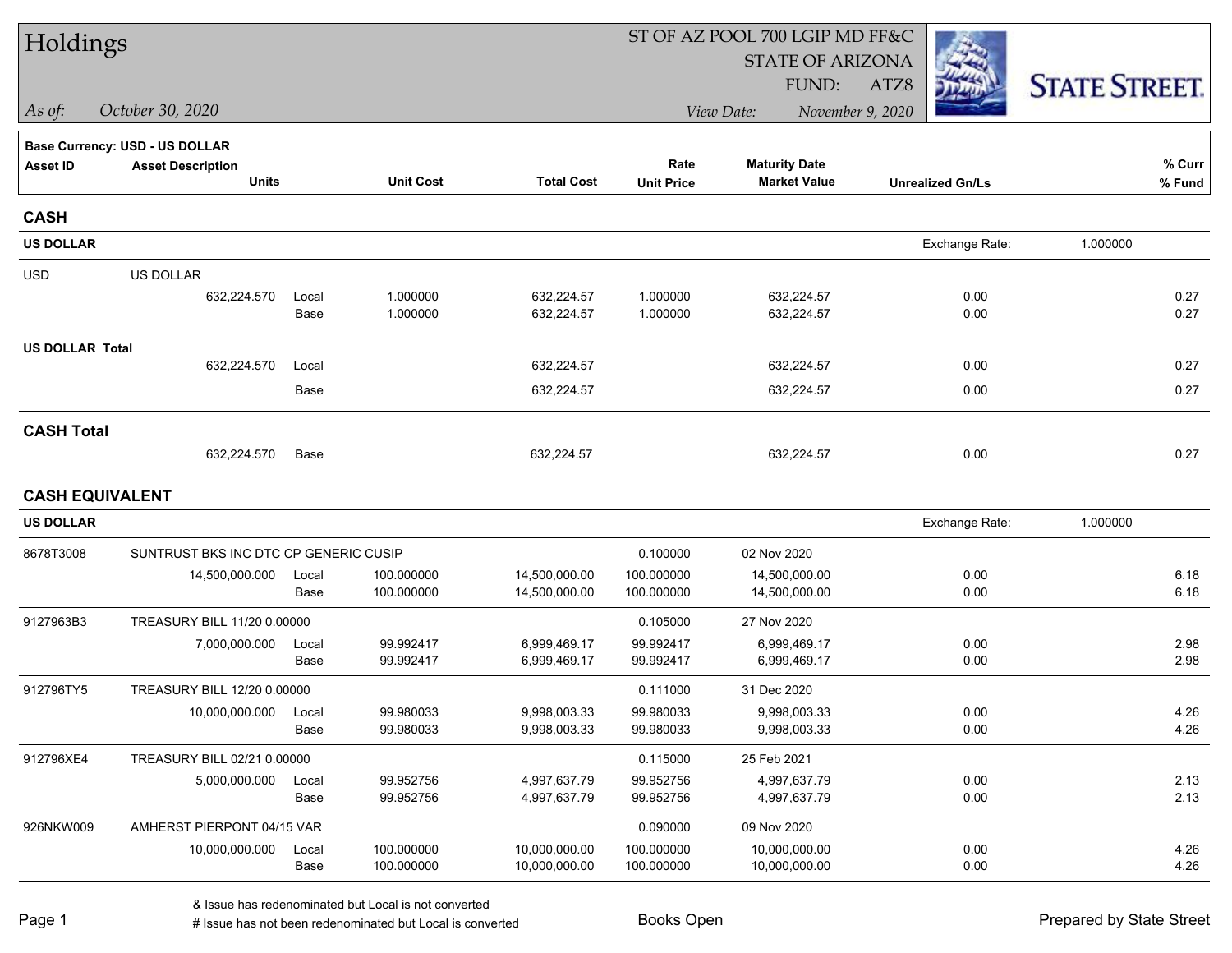| Holdings               |                                                  |       |                  |                   |                   | ST OF AZ POOL 700 LGIP MD FF&C |                         |                      |  |
|------------------------|--------------------------------------------------|-------|------------------|-------------------|-------------------|--------------------------------|-------------------------|----------------------|--|
|                        |                                                  |       |                  |                   |                   | <b>STATE OF ARIZONA</b>        |                         |                      |  |
|                        |                                                  |       |                  |                   |                   | FUND:                          | ATZ8                    | <b>STATE STREET.</b> |  |
| As of:                 | October 30, 2020                                 |       |                  |                   |                   | View Date:                     | November 9, 2020        |                      |  |
|                        | <b>Base Currency: USD - US DOLLAR</b>            |       |                  |                   |                   |                                |                         |                      |  |
| <b>Asset ID</b>        | <b>Asset Description</b>                         |       |                  |                   | Rate              | <b>Maturity Date</b>           |                         | % Curr               |  |
|                        | <b>Units</b>                                     |       | <b>Unit Cost</b> | <b>Total Cost</b> | <b>Unit Price</b> | <b>Market Value</b>            | <b>Unrealized Gn/Ls</b> | % Fund               |  |
| 979QHR003              | SOUTH STREET REPO                                |       |                  |                   | 0.100000          | 02 Nov 2020                    |                         |                      |  |
|                        | 25,000,000.000                                   | Local | 100.000000       | 25,000,000.00     | 100.000000        | 25,000,000.00                  | 0.00                    | 10.65                |  |
|                        |                                                  | Base  | 100.000000       | 25,000,000.00     | 100.000000        | 25,000,000.00                  | 0.00                    | 10.65                |  |
| <b>US DOLLAR Total</b> |                                                  |       |                  |                   |                   |                                |                         |                      |  |
|                        | 71,500,000.000                                   | Local |                  | 71,495,110.29     |                   | 71,495,110.29                  | 0.00                    | 30.46                |  |
|                        |                                                  | Base  |                  | 71,495,110.29     |                   | 71,495,110.29                  | 0.00                    | 30.46                |  |
|                        | <b>CASH EQUIVALENT Total</b>                     |       |                  |                   |                   |                                |                         |                      |  |
|                        | 71,500,000.000                                   | Base  |                  | 71,495,110.29     |                   | 71,495,110.29                  | 0.00                    | 30.46                |  |
| <b>FIXED INCOME</b>    |                                                  |       |                  |                   |                   |                                |                         |                      |  |
| <b>US DOLLAR</b>       |                                                  |       |                  |                   |                   |                                | Exchange Rate:          | 1.000000             |  |
| 30218HAA5              | EXPORT LEASING 2009 LLC US GOVT GUAR 08/21 1.859 |       |                  |                   | 1.859000          | 28 Aug 2021                    |                         |                      |  |
|                        | 122,716.800                                      | Local | 100.144039       | 122,893.56        | 100.577459        | 123,425.44                     | 531.88                  | 0.05                 |  |
| Original Face:         | 1,000,000.000                                    | Base  | 100.144039       | 122,893.56        | 100.577459        | 123,425.44                     | 531.88                  | 0.05                 |  |
| 36178GHQ0              | GNMA POOL AA8339 GN 08/27 FIXED 3                |       |                  |                   | 3.000000          | 15 Aug 2027                    |                         |                      |  |
|                        | 830,728.500                                      | Local | 103.147233       | 856,873.46        | 104.889676        | 871,348.43                     | 14,474.97               | 0.37                 |  |
| Original Face:         | 5,000,000.000                                    | Base  | 103.147233       | 856,873.46        | 104.889676        | 871,348.43                     | 14,474.97               | 0.37                 |  |
| 36179MAF7              | GNMA II POOL MA0006 G2 04/27 FIXED 2.5           |       |                  |                   | 2.500000          | 20 Apr 2027                    |                         |                      |  |
|                        | 738,082.240                                      | Local | 102.421164       | 755,952.42        | 103.747397        | 765,741.11                     | 9,788.69                | 0.33                 |  |
| Original Face:         | 4,372,786.000                                    | Base  | 102.421164       | 755,952.42        | 103.747397        | 765,741.11                     | 9,788.69                | 0.33                 |  |
| 36179MCH1              | GNMA II POOL MA0072 G2 05/27 FIXED 2.5           |       |                  |                   | 2.500000          | 20 May 2027                    |                         |                      |  |
|                        | 892,530.300                                      | Local | 102.131241       | 911,552.27        | 103.572927        | 924,419.76                     | 12,867.49               | 0.39                 |  |
| Original Face:         | 5,000,000.000                                    | Base  | 102.131241       | 911,552.27        | 103.572927        | 924,419.76                     | 12,867.49               | 0.39                 |  |
| 36179MGP9              | GNMA II POOL MA0206 G2 07/27 FIXED 3.5           |       |                  |                   | 3.500000          | 20 Jul 2027                    |                         |                      |  |
|                        | 500,951.010                                      | Local | 103.474611       | 518,357.11        | 105.755469        | 529,783.09                     | 11,425.98               | 0.23                 |  |
| Original Face:         | 4,169,641.000                                    | Base  | 103.474611       | 518,357.11        | 105.755469        | 529,783.09                     | 11,425.98               | 0.23                 |  |
| 36179NDH8              | GNMA II POOL MA1004 G2 05/43 FIXED 3             |       |                  |                   | 3.000000          | 20 May 2043                    |                         |                      |  |
|                        | 457,371.620                                      | Local | 101.142336       | 462,596.34        | 103.069344        | 471,409.93                     | 8,813.59                | 0.20                 |  |
| Original Face:         | 2,000,000.000                                    | Base  | 101.142336       | 462,596.34        | 103.069344        | 471,409.93                     | 8,813.59                | 0.20                 |  |

designative contribution of the second but Local is converted Books Open Prepared by State Street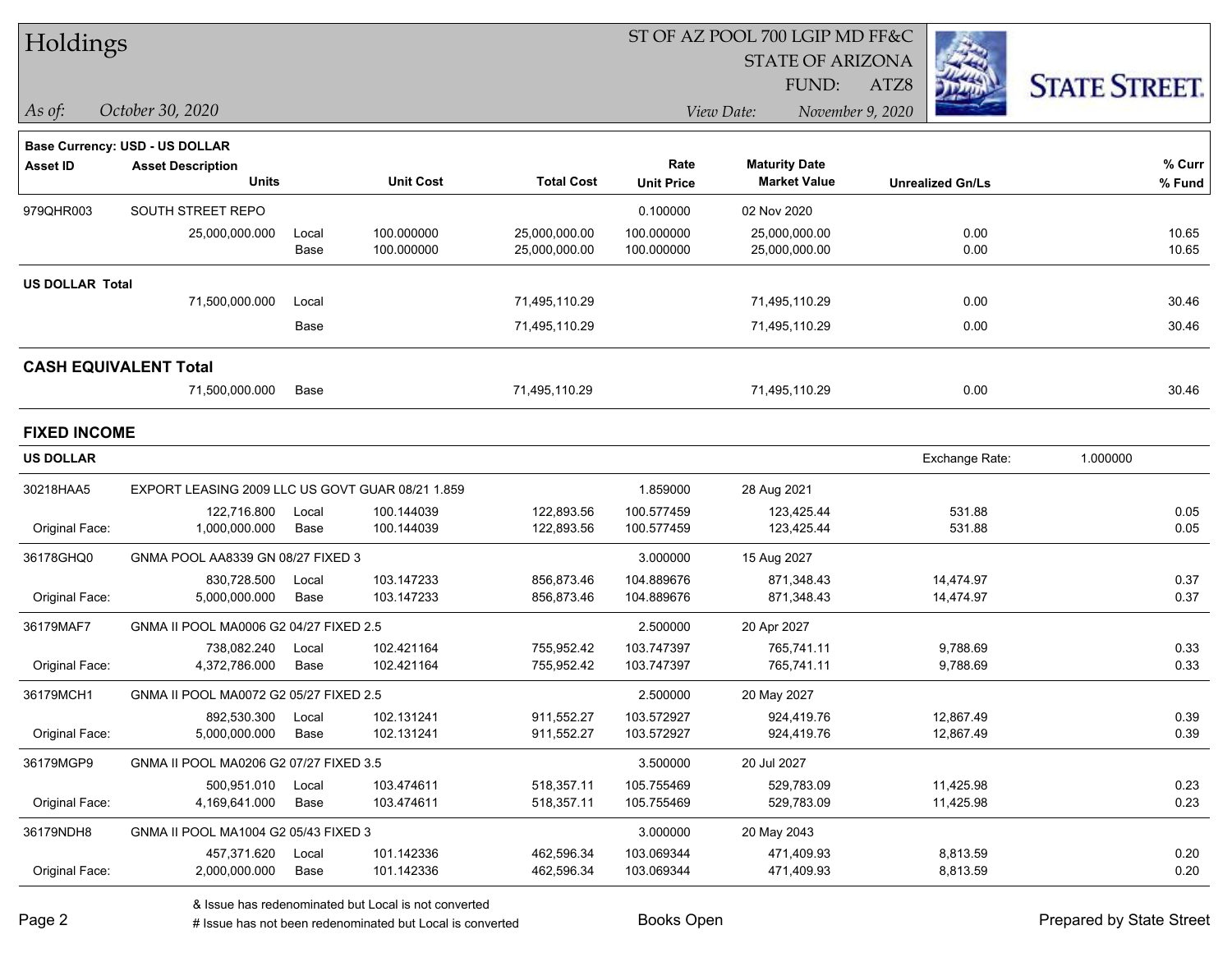#### ST OF AZ POOL 700 LGIP MD FF&C

STATE OF ARIZONA

ATZ8



*As of: View Date: November 9, 2020*

FUND:

| October 30, 2020<br>As of: |
|----------------------------|
|----------------------------|

|                 | Base Currency: USD - US DOLLAR                 |       |                  |                   |                   |                      |                         |        |
|-----------------|------------------------------------------------|-------|------------------|-------------------|-------------------|----------------------|-------------------------|--------|
| <b>Asset ID</b> | <b>Asset Description</b>                       |       |                  |                   | Rate              | <b>Maturity Date</b> |                         | % Curr |
|                 | <b>Units</b>                                   |       | <b>Unit Cost</b> | <b>Total Cost</b> | <b>Unit Price</b> | <b>Market Value</b>  | <b>Unrealized Gn/Ls</b> | % Fund |
| 36202F3T1       | GNMA II POOL 005310 G2 02/27 FIXED 3.5         |       |                  |                   | 3.500000          | 20 Feb 2027          |                         |        |
|                 | 354,302.430                                    | Local | 102.302330       | 362,459.64        | 104.719230        | 371,022.78           | 8,563.14                | 0.16   |
| Original Face:  | 2,910,888.000                                  | Base  | 102.302330       | 362,459.64        | 104.719230        | 371,022.78           | 8,563.14                | 0.16   |
| 36225E3Y6       | GNMA II POOL 082614 G2 09/40 FLOATING VAR      |       |                  |                   | 3.250000          | 20 Sep 2040          |                         |        |
|                 | 649,804.110                                    | Local | 103.052201       | 669,637.44        | 103.679199        | 673,711.70           | 4,074.26                | 0.29   |
| Original Face:  | 9,450,000.000                                  | Base  | 103.052201       | 669,637.44        | 103.679199        | 673,711.70           | 4,074.26                | 0.29   |
| 3622A2EM0       | GNMA POOL 783740 GN 12/27 FIXED 2.5            |       |                  |                   | 2.500000          | 15 Dec 2027          |                         |        |
|                 | 495,606.180                                    | Local | 101.073318       | 500,925.61        | 103.915016        | 515,009.24           | 14,083.63               | 0.22   |
| Original Face:  | 2,500,000.000                                  | Base  | 101.073318       | 500,925.61        | 103.915016        | 515,009.24           | 14,083.63               | 0.22   |
| 3622A2F31       | GNMA II POOL 783786 G2 06/28 FIXED 2.5         |       |                  |                   | 2.500000          | 20 Jun 2028          |                         |        |
|                 | 385.736.310                                    | Local | 101.029486       | 389.707.41        | 101.804034        | 392,695.12           | 2,987.71                | 0.17   |
| Original Face:  | 1,500,000.000                                  | Base  | 101.029486       | 389,707.41        | 101.804034        | 392,695.12           | 2,987.71                | 0.17   |
| 36230M3Y1       | GNMA POOL 753515 GN 11/40 FIXED 4              |       |                  |                   | 4.000000          | 15 Nov 2040          |                         |        |
|                 | 698,366.740                                    | Local | 105.345880       | 735,700.59        | 108.325297        | 756,507.85           | 20,807.26               | 0.32   |
| Original Face:  | 5,872,458.000                                  | Base  | 105.345880       | 735,700.59        | 108.325297        | 756,507.85           | 20,807.26               | 0.32   |
| 36241KZ76       | GNMA POOL 782566 GN 02/24 FIXED 5.5            |       |                  |                   | 5.500000          | 15 Feb 2024          |                         |        |
|                 | 16,674.540                                     | Local | 101.753032       | 16,966.85         | 105.056763        | 17,517.73            | 550.88                  | 0.01   |
| Original Face:  | 1,000,000.000                                  | Base  | 101.753032       | 16,966.85         | 105.056763        | 17,517.73            | 550.88                  | 0.01   |
| 36290TK65       | GNMA POOL 616917 GN 12/35 FIXED 5              |       |                  |                   | 5.000000          | 15 Dec 2035          |                         |        |
|                 | 36,633.750                                     | Local | 104.571249       | 38,308.37         | 111.341569        | 40,788.59            | 2,480.22                | 0.02   |
| Original Face:  | 1,000,000.000                                  | Base  | 104.571249       | 38,308.37         | 111.341569        | 40,788.59            | 2,480.22                | 0.02   |
| 36294XCP9       | GNMA POOL 662578 GN 09/22 FIXED 5              |       |                  |                   | 5.000000          | 15 Sep 2022          |                         |        |
|                 | 254.120                                        | Local | 100.830316       | 256.23            | 105.209395        | 267.36               | 11.13                   | 0.00   |
| Original Face:  | 25,000.000                                     | Base  | 100.830316       | 256.23            | 105.209395        | 267.36               | 11.13                   | 0.00   |
| 36297KGS4       | GNMA POOL 714009 GN 10/39 FIXED 5              |       |                  |                   | 5.000000          | 15 Oct 2039          |                         |        |
|                 | 72,807.000                                     | Local | 103.179543       | 75,121.93         | 114.697639        | 83,507.91            | 8,385.98                | 0.04   |
| Original Face:  | 2,000,000.000                                  | Base  | 103.179543       | 75,121.93         | 114.697639        | 83,507.91            | 8,385.98                | 0.04   |
| 38375UAN0       | GOVERNMENT NATIONAL MORTGAGE A GNR 2013 H21 FB |       |                  |                   | 0.855630          | 20 Sep 2063          |                         |        |
|                 | 868,566.650                                    | Local | 100.427288       | 872,277.93        | 100.597160        | 873,753.38           | 1,475.45                | 0.37   |
| Original Face:  | 1,500,000.000                                  | Base  | 100.427288       | 872,277.93        | 100.597160        | 873,753.38           | 1,475.45                | 0.37   |
|                 |                                                |       |                  |                   |                   |                      |                         |        |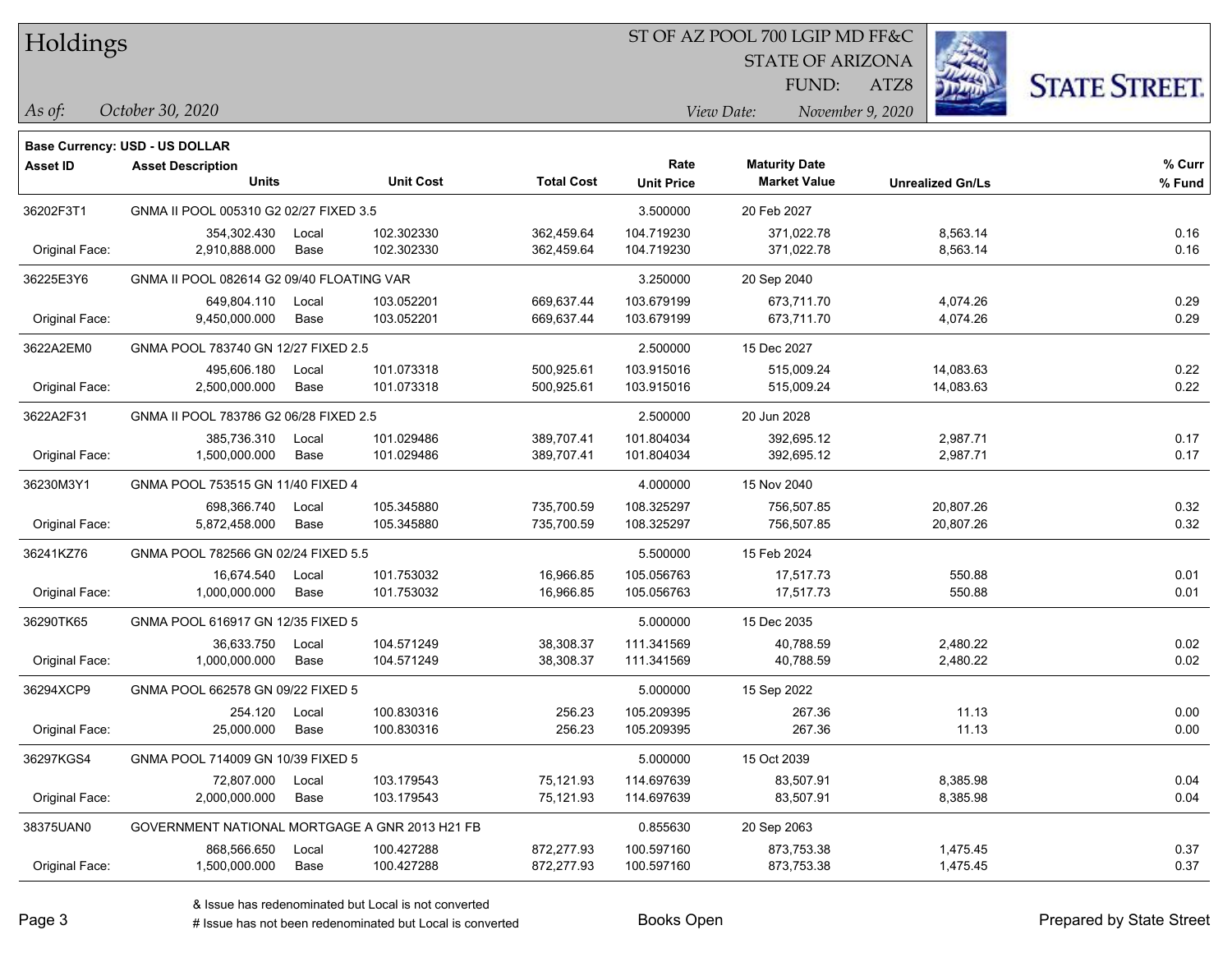#### ST OF AZ POOL 700 LGIP MD FF&C

STATE OF ARIZONA

FUND:

ATZ8



*October 30, 2020 As of: View Date: November 9, 2020*

|                 | <b>Base Currency: USD - US DOLLAR</b>          |       |                  |                   |                   |                      |                         |        |
|-----------------|------------------------------------------------|-------|------------------|-------------------|-------------------|----------------------|-------------------------|--------|
| <b>Asset ID</b> | <b>Asset Description</b>                       |       |                  |                   | Rate              | <b>Maturity Date</b> |                         | % Curr |
|                 | <b>Units</b>                                   |       | <b>Unit Cost</b> | <b>Total Cost</b> | <b>Unit Price</b> | <b>Market Value</b>  | <b>Unrealized Gn/Ls</b> | % Fund |
| 38375UDJ6       | GOVERNMENT NATIONAL MORTGAGE A GNR 2014 H04 FB |       |                  |                   | 0.805630          | 20 Feb 2064          |                         |        |
|                 | 871,787.110                                    | Local | 100.376810       | 875,072.09        | 100.577220        | 876,819.24           | 1,747.15                | 0.37   |
| Original Face:  | 1,530,000.000                                  | Base  | 100.376810       | 875,072.09        | 100.577220        | 876,819.24           | 1,747.15                | 0.37   |
| 38376R4Z6       | GOVERNMENT NATIONAL MORTGAGE A GNR 2017 H14 FB |       |                  |                   | 1.585500          | 20 Jun 2067          |                         |        |
|                 | 926,945.740                                    | Local | 102.022464       | 945,692.88        | 101.910440        | 944,654.48           | $-1,038.40$             | 0.40   |
| Original Face:  | 1,200,000.000                                  | Base  | 102.022464       | 945,692.88        | 101.910440        | 944,654.48           | $-1,038.40$             | 0.40   |
| 38376R6Y7       | GOVERNMENT NATIONAL MORTGAGE A GNR 2017 H18 FE |       |                  |                   | 0.355630          | 20 Jun 2063          |                         |        |
|                 | 38,242.650                                     | Local | 100.000000       | 38,242.65         | 99.942620         | 38,220.71            | $-21.94$                | 0.02   |
| Original Face:  | 4,967,302.000                                  | Base  | 100.000000       | 38,242.65         | 99.942620         | 38,220.71            | $-21.94$                | 0.02   |
| 38377YWD8       | GOVERNMENT NATIONAL MORTGAGE A GNR 2011 140 PC |       |                  |                   | 2.000000          | 16 Aug 2039          |                         |        |
|                 | 298,581.990                                    | Local | 101.023156       | 301,636.95        | 101.195280        | 302,150.88           | 513.93                  | 0.13   |
| Original Face:  | 2,720,000.000                                  | Base  | 101.023156       | 301,636.95        | 101.195280        | 302,150.88           | 513.93                  | 0.13   |
| 38378B4Q9       | GOVERNMENT NATIONAL MORTGAGE A GNR 2013 7 C    |       |                  |                   | 2.637000          | 16 May 2051          |                         |        |
|                 | 228,105.680                                    | Local | 101.498301       | 231,523.39        | 100.933930        | 230,236.03           | $-1,287.36$             | 0.10   |
| Original Face:  | 4,000,000.000                                  | Base  | 101.498301       | 231,523.39        | 100.933930        | 230,236.03           | $-1,287.36$             | 0.10   |
| 38378H4K9       | GOVERNMENT NATIONAL MORTGAGE A GNR 2012 124 KB |       |                  |                   | 2.000000          | 20 Jul 2042          |                         |        |
|                 | 1,342,295.430                                  | Local | 102.049336       | 1,369,803.58      | 103.243540        | 1,385,833.32         | 16,029.74               | 0.59   |
| Original Face:  | 4,400,000.000                                  | Base  | 102.049336       | 1,369,803.58      | 103.243540        | 1,385,833.32         | 16,029.74               | 0.59   |
| 38378KBF5       | GOVERNMENT NATIONAL MORTGAGE A GNR 2013 30 A   |       |                  |                   | 1.500000          | 16 May 2042          |                         |        |
|                 | 1,449,103.470                                  | Local | 99.363213        | 1,439,875.77      | 100.385350        | 1,454,687.59         | 14,811.82               | 0.62   |
| Original Face:  | 3,000,000.000                                  | Base  | 99.363213        | 1,439,875.77      | 100.385350        | 1,454,687.59         | 14,811.82               | 0.62   |
| 38378KES4       | GOVERNMENT NATIONAL MORTGAGE A GNR 2013 45 AB  |       |                  |                   | 1.450000          | 16 Apr 2039          |                         |        |
|                 | 350,224.420                                    | Local | 99.749078        | 349,345.63        | 100.253630        | 351,112.69           | 1,767.06                | 0.15   |
| Original Face:  | 2,000,000.000                                  | Base  | 99.749078        | 349,345.63        | 100.253630        | 351,112.69           | 1,767.06                | 0.15   |
| 38378KRR2       | GOVERNMENT NATIONAL MORTGAGE A GNR 2013 78 AF  |       |                  |                   | 2.426180          | 16 Mar 2048          |                         |        |
|                 | 447,660.850                                    | Local | 100.599349       | 450,343.90        | 103.564830        | 463,619.20           | 13,275.30               | 0.20   |
| Original Face:  | 1,000,000.000                                  | Base  | 100.599349       | 450,343.90        | 103.564830        | 463,619.20           | 13,275.30               | 0.20   |
| 38378XEW7       | GOVERNMENT NATIONAL MORTGAGE A GNR 2014 101 AD |       |                  |                   | 3.000000          | 16 Jul 2050          |                         |        |
|                 | 310,542.190                                    | Local | 101.281829       | 314,522.81        | 103.179630        | 320,416.28           | 5,893.47                | 0.14   |
| Original Face:  | 1,000,000.000                                  | Base  | 101.281829       | 314,522.81        | 103.179630        | 320,416.28           | 5,893.47                | 0.14   |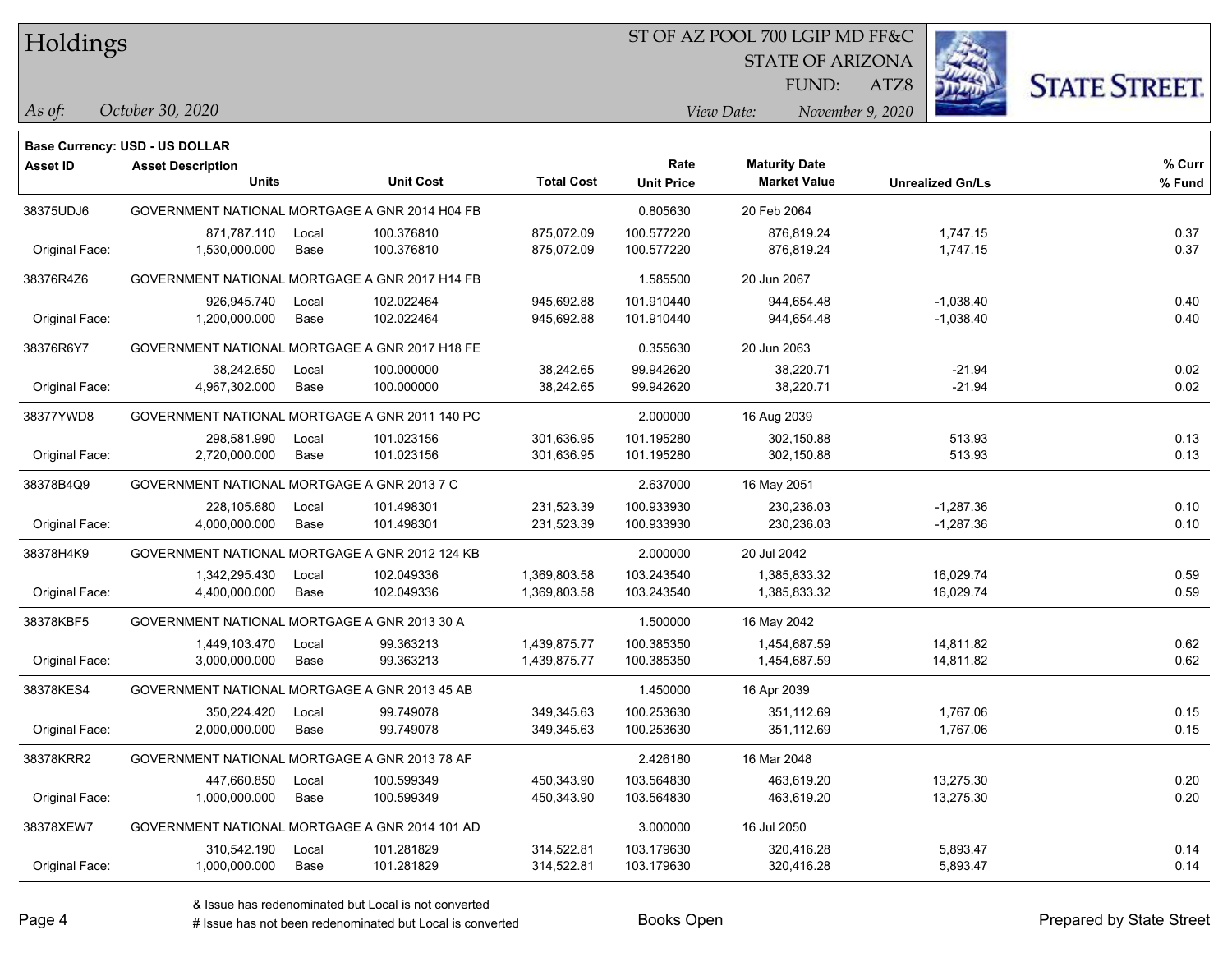#### ST OF AZ POOL 700 LGIP MD FF&C

STATE OF ARIZONA

ATZ8



*October 30, 2020 As of: View Date: November 9, 2020*

FUND:

|                 | Base Currency: USD - US DOLLAR                 |       |                  |                   |                   |                      |                         |        |
|-----------------|------------------------------------------------|-------|------------------|-------------------|-------------------|----------------------|-------------------------|--------|
| <b>Asset ID</b> | <b>Asset Description</b>                       |       |                  |                   | Rate              | <b>Maturity Date</b> |                         | % Curr |
|                 | <b>Units</b>                                   |       | <b>Unit Cost</b> | <b>Total Cost</b> | <b>Unit Price</b> | <b>Market Value</b>  | <b>Unrealized Gn/Ls</b> | % Fund |
| 38378XJS1       | GOVERNMENT NATIONAL MORTGAGE A GNR 2014 124 AC |       |                  |                   | 2.154000          | 16 May 2054          |                         |        |
|                 | 0.010                                          | Local | 100.000000       | 0.01              | 101.910830        | 0.01                 | 0.00                    | 0.00   |
|                 |                                                | Base  | 100.000000       | 0.01              | 101.910830        | 0.01                 | 0.00                    | 0.00   |
| 38378XJV4       | GOVERNMENT NATIONAL MORTGAGE A GNR 2014 124 AJ |       |                  |                   | 3.028000          | 16 Aug 2052          |                         |        |
|                 | 576,428.390                                    | Local | 100.717721       | 580,565.54        | 106.478790        | 613,773.97           | 33,208.43               | 0.26   |
| Original Face:  | 1,000,000.000                                  | Base  | 100.717721       | 580,565.54        | 106.478790        | 613,773.97           | 33,208.43               | 0.26   |
| 38378XLY5       | GOVERNMENT NATIONAL MORTGAGE A GNR 2014 120 AD |       |                  |                   | 2.850000          | 16 Feb 2049          |                         |        |
|                 | 519,413.370                                    | Local | 100.808185       | 523,611.19        | 104.673120        | 543,686.18           | 20,074.99               | 0.23   |
| Original Face:  | 1,000,000.000                                  | Base  | 100.808185       | 523,611.19        | 104.673120        | 543,686.18           | 20,074.99               | 0.23   |
| 38379KSP4       | GOVERNMENT NATIONAL MORTGAGE A GNR 2015 81 A   |       |                  |                   | 2.200000          | 16 Aug 2055          |                         |        |
|                 | 312,997.880                                    | Local | 99.891255        | 312,657.51        | 101.257050        | 316,932.42           | 4,274.91                | 0.14   |
| Original Face:  | 1,000,000.000                                  | Base  | 99.891255        | 312,657.51        | 101.257050        | 316,932.42           | 4,274.91                | 0.14   |
| 38379KZY7       | GOVERNMENT NATIONAL MORTGAGE A GNR 2015 114 A  |       |                  |                   | 2.100000          | 15 Jun 2044          |                         |        |
|                 | 370,191.870                                    | Local | 100.303367       | 371,314.91        | 101.167370        | 374,513.38           | 3,198.47                | 0.16   |
| Original Face:  | 1,000,000.000                                  | Base  | 100.303367       | 371,314.91        | 101.167370        | 374,513.38           | 3,198.47                | 0.16   |
| 38379RAN3       | GOVERNMENT NATIONAL MORTGAGE A GNR 2015 181 AB |       |                  |                   | 2.600000          | 16 Dec 2049          |                         |        |
|                 | 361,900.810                                    | Local | 100.885273       | 365,104.62        | 102.096050        | 369,486.43           | 4,381.81                | 0.16   |
| Original Face:  | 1,000,000.000                                  | Base  | 100.885273       | 365,104.62        | 102.096050        | 369,486.43           | 4,381.81                | 0.16   |
| 38379RMD2       | GOVERNMENT NATIONAL MORTGAGE A GNR 2017 23 AC  |       |                  |                   | 2.300000          | 16 Mar 2057          |                         |        |
|                 | 0.030                                          | Local | 300.000000       | 0.09              | 102.685040        | 0.03                 | $-0.06$                 | 0.00   |
|                 |                                                | Base  | 300.000000       | 0.09              | 102.685040        | 0.03                 | $-0.06$                 | 0.00   |
| 38380LD26       | GOVERNMENT NATIONAL MORTGAGE A GNR 2019 H15 GA |       |                  |                   | 2.250000          | 20 Aug 2069          |                         |        |
|                 | 1,586,551.850                                  | Local | 102.891403       | 1,632,425.46      | 104.061123        | 1,650,983.67         | 18,558.21               | 0.70   |
| Original Face:  | 3,000,000.000                                  | Base  | 102.891403       | 1,632,425.46      | 104.061123        | 1,650,983.67         | 18,558.21               | 0.70   |
| 38380LN25       | GOVERNMENT NATIONAL MORTGAGE A GNR 2019 H18 KA |       |                  |                   | 2.200000          | 20 Nov 2069          |                         |        |
|                 | 1,425,086.710                                  | Local | 100.348886       | 1,430,058.64      | 103.231438        | 1,471,137.50         | 41,078.86               | 0.63   |
| Original Face:  | 2,000,000.000                                  | Base  | 100.348886       | 1,430,058.64      | 103.231438        | 1,471,137.50         | 41,078.86               | 0.63   |
| 38380LRE5       | GOVERNMENT NATIONAL MORTGAGE A GNR 2019 H04 CA |       |                  |                   | 3.000000          | 20 Mar 2069          |                         |        |
|                 | 743,712.030                                    | Local | 100.068067       | 744,218.25        | 102.514420        | 762,412.07           | 18,193.82               | 0.32   |
| Original Face:  | 2,000,000.000                                  | Base  | 100.068067       | 744,218.25        | 102.514420        | 762,412.07           | 18,193.82               | 0.32   |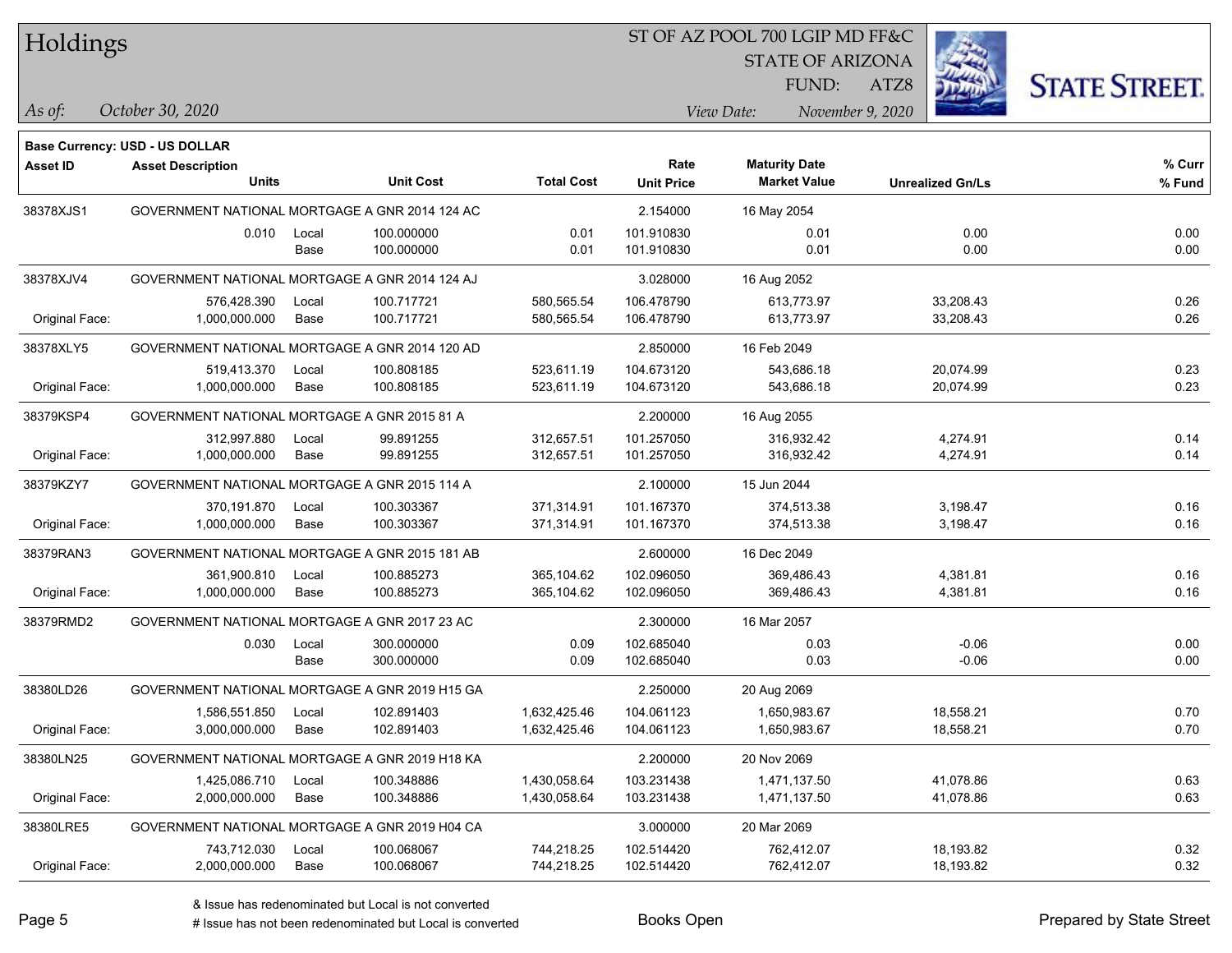#### ST OF AZ POOL 700 LGIP MD FF&C

STATE OF ARIZONA

ATZ8



**Base Currency: USD - US DOLLAR**

*October 30, 2020 As of: View Date: November 9, 2020* FUND:

| <b>Asset ID</b> | <b>Asset Description</b><br><b>Units</b>            |               | <b>Unit Cost</b>         | <b>Total Cost</b>            | Rate<br><b>Unit Price</b> | <b>Maturity Date</b><br><b>Market Value</b> | <b>Unrealized Gn/Ls</b>      | % Curr<br>% Fund |
|-----------------|-----------------------------------------------------|---------------|--------------------------|------------------------------|---------------------------|---------------------------------------------|------------------------------|------------------|
| 38382EQ59       | GOVERNMENT NATIONAL MORTGAGE A GNR 2020 61 QA       |               |                          |                              | 1.500000                  | 20 Apr 2050                                 |                              |                  |
| Original Face:  | 1,954,763.880<br>2,000,000.000                      | Local<br>Base | 102.264057<br>102.264057 | 1,999,020.84<br>1,999,020.84 | 102.825810<br>102.825810  | 2,010,001.79<br>2,010,001.79                | 10,980.95<br>10,980.95       | 0.86<br>0.86     |
| 6903532L0       | INT DEVELOPMENT FIN CORP US GOVT GUAR 01/21 0.00000 |               |                          |                              |                           | 26 Jan 2021                                 |                              |                  |
|                 | 5,000,000.000                                       | Local<br>Base | 107.307751<br>107.307751 | 5,365,387.54<br>5,365,387.54 | 107.739933<br>107.739933  | 5,386,996.65<br>5,386,996.65                | 21,609.11<br>21,609.11       | 2.29<br>2.29     |
| 6903537C5       | INT DEVELOPMENT FIN CORP US GOVT GUAR 08/27 VAR     |               |                          |                              | 0.150000                  | 13 Aug 2027                                 |                              |                  |
| Original Face:  | 2,700,000.000<br>2,700,000.000                      | Local<br>Base | 100.000000<br>100.000000 | 2,700,000.00<br>2,700,000.00 | 100.000000<br>100.000000  | 2,700,000.00<br>2,700,000.00                | 0.00<br>0.00                 | 1.15<br>1.15     |
| 6903538B6       | INT DEVELOPMENT FIN CORP US GOVT GUAR 09/26 VAR     |               |                          |                              | 0.150000                  | 15 Sep 2026                                 |                              |                  |
| Original Face:  | 3,500,000.000<br>3,500,000.000                      | Local<br>Base | 100.000000<br>100.000000 | 3,500,000.00<br>3,500,000.00 | 100.000000<br>100.000000  | 3,500,000.00<br>3,500,000.00                | 0.00<br>0.00                 | 1.49<br>1.49     |
| 690353L54       | INT DEVELOPMENT FIN CORP US GOVT GUAR 01/21 0.00000 |               |                          |                              |                           | 26 Jan 2021                                 |                              |                  |
|                 | 2,500,000.000                                       | Local<br>Base | 108.422585<br>108.422585 | 2,710,564.63<br>2,710,564.63 | 108.698963<br>108.698963  | 2,717,474.08<br>2,717,474.08                | 6,909.45<br>6,909.45         | 1.16<br>1.16     |
| 742651DX7       | PRIVATE EXPORT FUNDING US GOVT GUAR 11/24 1.75      |               |                          |                              | 1.750000                  | 15 Nov 2024                                 |                              |                  |
|                 | 2,000,000.000                                       | Local<br>Base | 99.893093<br>99.893093   | 1,997,861.85<br>1,997,861.85 | 104.918737<br>104.918737  | 2,098,374.74<br>2,098,374.74                | 100,512.89<br>100,512.89     | 0.89<br>0.89     |
| 831641EV3       | SMALL BUSINESS ADMINISTRATION SBIC 2011 10B 1       |               |                          |                              | 2.877000                  | 10 Sep 2021                                 |                              |                  |
| Original Face:  | 265,802.740<br>4,000,000.000                        | Local<br>Base | 100.542045<br>100.542045 | 267,243.51<br>267,243.51     | 100.819380<br>100.819380  | 267,980.67<br>267,980.67                    | 737.16<br>737.16             | 0.11<br>0.11     |
| 831641EW1       | SMALL BUSINESS ADMINISTRATION SBIC 2012 10A 1       |               |                          |                              | 2.766000                  | 10 Mar 2022                                 |                              |                  |
| Original Face:  | 151,007.150<br>1,000,000.000                        | Local<br>Base | 100.599713<br>100.599713 | 151,912.76<br>151,912.76     | 101.497280<br>101.497280  | 153,268.15<br>153,268.15                    | 1,355.39<br>1,355.39         | 0.07<br>0.07     |
| 903724BL5       | AID UKRAINE US GOVT GUAR 09/21 1.471                |               |                          |                              | 1.471000                  | 29 Sep 2021                                 |                              |                  |
|                 | 3,000,000.000                                       | Local<br>Base | 99.684619<br>99.684619   | 2,990,538.56<br>2,990,538.56 | 101.088171<br>101.088171  | 3,032,645.13<br>3,032,645.13                | 42,106.57<br>42,106.57       | 1.29<br>1.29     |
| 90376PBM2       | INT DEVELOPMENT FIN CORP US GOVT GUAR 07/21 0.00000 |               |                          |                              |                           | 23 Jul 2021                                 |                              |                  |
|                 | 5,000,000.000                                       | Local<br>Base | 100.083076<br>100.083076 | 5,004,153.80<br>5,004,153.80 | 99.843000<br>99.843000    | 4,992,150.00<br>4,992,150.00                | $-12,003.80$<br>$-12,003.80$ | 2.13<br>2.13     |

# Issue has not been redenominated but Local is converted Books Open **Books Open** Prepared by State Street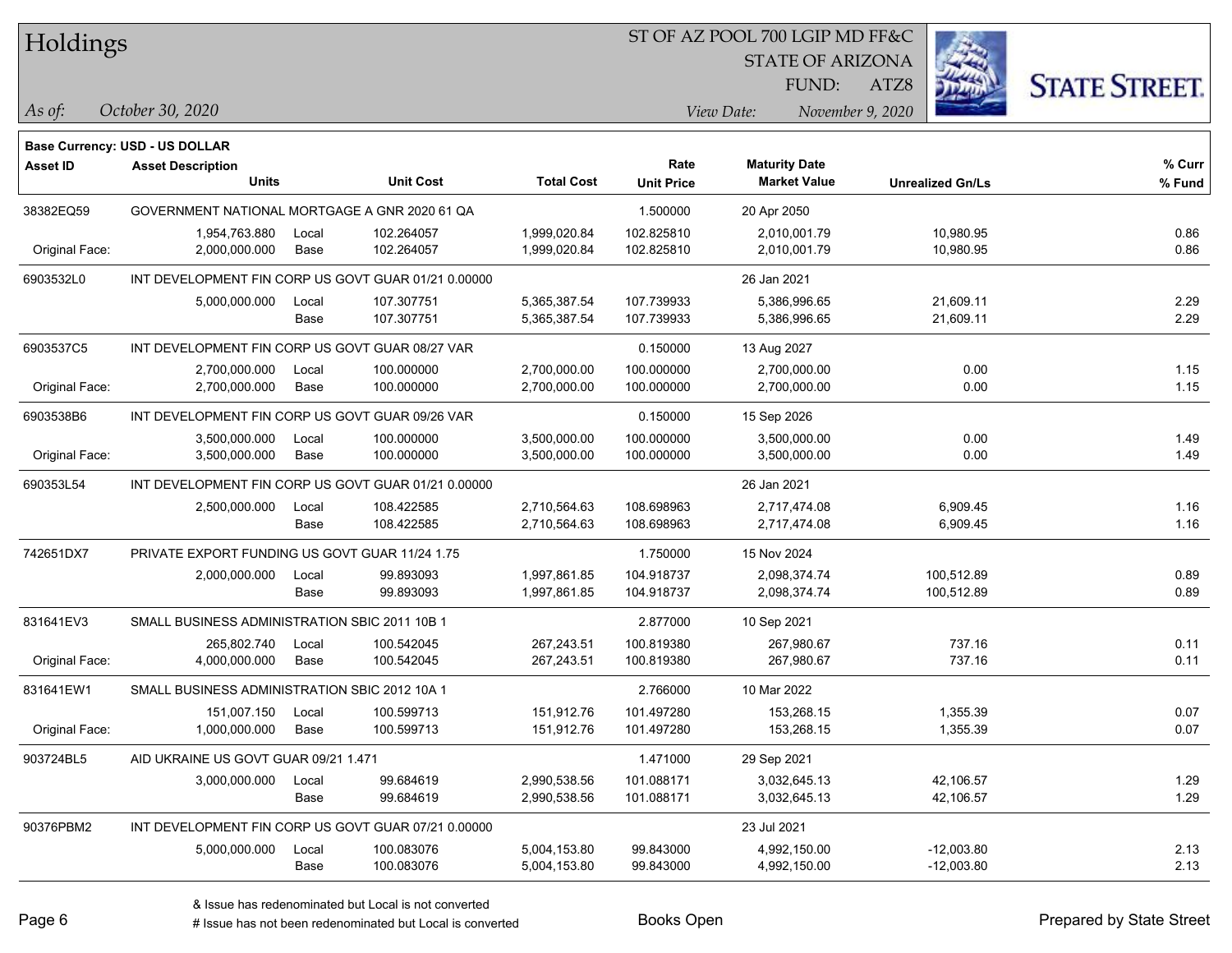#### ST OF AZ POOL 700 LGIP MD FF&C

STATE OF ARIZONA

ATZ8



*As of: View Date: November 9, 2020*

FUND:

| As of: | October 30, 2020 |  |
|--------|------------------|--|
|        |                  |  |

|                 | Base Currency: USD - US DOLLAR                      |       |                  |                   |                   |                      |                         |        |
|-----------------|-----------------------------------------------------|-------|------------------|-------------------|-------------------|----------------------|-------------------------|--------|
| <b>Asset ID</b> | <b>Asset Description</b>                            |       |                  |                   | Rate              | <b>Maturity Date</b> |                         | % Curr |
|                 | <b>Units</b>                                        |       | <b>Unit Cost</b> | <b>Total Cost</b> | <b>Unit Price</b> | <b>Market Value</b>  | <b>Unrealized Gn/Ls</b> | % Fund |
| 90376PBT7       | INT DEVELOPMENT FIN CORP US GOVT GUAR 01/25 0.00000 |       |                  |                   |                   | 24 Jan 2025          |                         |        |
|                 | 3,000,000.000                                       | Local | 100.070266       | 3,002,107.99      | 99.403000         | 2,982,090.00         | $-20,017.99$            | 1.27   |
|                 |                                                     | Base  | 100.070266       | 3,002,107.99      | 99.403000         | 2,982,090.00         | $-20,017.99$            | 1.27   |
| 90376PBY6       | INT DEVELOPMENT FIN CORP US GOVT GUAR 07/27 0.00000 |       |                  |                   | 0.010000          | 17 Jul 2025          |                         |        |
|                 | 3,900,000.000                                       | Local | 100.034528       | 3,901,346.61      | 99.395000         | 3,876,405.00         | $-24,941.61$            | 1.65   |
|                 |                                                     | Base  | 100.034528       | 3,901,346.61      | 99.395000         | 3,876,405.00         | $-24,941.61$            | 1.65   |
| 911759MU9       | HOUSING URBAN DEVELOPMNT US GOVT GUAR 08/21 2.57    |       |                  | 2.570000          | 01 Aug 2021       |                      |                         |        |
|                 | 500,000.000                                         | Local | 100.000000       | 500,000.00        | 101.696637        | 508,483.19           | 8,483.19                | 0.22   |
|                 |                                                     | Base  | 100.000000       | 500,000.00        | 101.696637        | 508,483.19           | 8,483.19                | 0.22   |
| 9127963B3       | TREASURY BILL 11/20 0.00000                         |       |                  |                   | 0.010000          | 27 Nov 2020          |                         |        |
|                 | 3,000,000.000                                       | Local | 99.989167        | 2,999,675.00      | 99.994271         | 2,999,828.13         | 153.13                  | 1.28   |
|                 |                                                     | Base  | 99.989167        | 2,999,675.00      | 99.994271         | 2,999,828.13         | 153.13                  | 1.28   |
| 9127963J6       | TREASURY BILL 12/20 0.00000                         |       |                  |                   |                   | 10 Dec 2020          |                         |        |
|                 | 5,000,000.000                                       | Local | 99.987932        | 4,999,396.59      | 99.990500         | 4,999,525.00         | 128.41                  | 2.13   |
|                 |                                                     | Base  | 99.987932        | 4,999,396.59      | 99.990500         | 4,999,525.00         | 128.41                  | 2.13   |
| 9127964M8       | TREASURY BILL 03/21 0.00000                         |       |                  |                   | 0.010000          | 11 Mar 2021          |                         |        |
|                 | 5,000,000.000                                       | Local | 99.954861        | 4,997,743.07      | 99.966585         | 4,998,329.25         | 586.18                  | 2.13   |
|                 |                                                     | Base  | 99.954861        | 4,997,743.07      | 99.966585         | 4,998,329.25         | 586.18                  | 2.13   |
| 9127964Z9       | TREASURY BILL 04/21 0.00000                         |       |                  |                   | 0.010000          | 29 Apr 2021          |                         |        |
|                 | 3,000,000.000                                       | Local | 99.944808        | 2,998,344.24      | 99.946847         | 2,998,405.41         | 61.17                   | 1.28   |
|                 |                                                     | Base  | 99.944808        | 2,998,344.24      | 99.946847         | 2,998,405.41         | 61.17                   | 1.28   |
| 9127965F2       | TREASURY BILL 12/20 0.00000                         |       |                  |                   |                   | 29 Dec 2020          |                         |        |
|                 | 5,000,000.000                                       | Local | 99.981247        | 4,999,062.33      | 99.985750         | 4,999,287.50         | 225.17                  | 2.13   |
|                 |                                                     | Base  | 99.981247        | 4,999,062.33      | 99.985750         | 4,999,287.50         | 225.17                  | 2.13   |
| 912796B65       | CASH MGMT BILL 02/21 0.00000                        |       |                  |                   |                   | 02 Feb 2021          |                         |        |
|                 | 2,000,000.000                                       | Local | 99.971325        | 1,999,426.50      | 99.975722         | 1,999,514.44         | 87.94                   | 0.85   |
|                 |                                                     | Base  | 99.971325        | 1,999,426.50      | 99.975722         | 1,999,514.44         | 87.94                   | 0.85   |
| 912796C98       | CASH MGMT BILL 03/21 0.00000                        |       |                  |                   |                   | 23 Mar 2021          |                         |        |
|                 | 3,000,000.000                                       | Local | 99.953653        | 2,998,609.58      | 99.962792         | 2,998,883.76         | 274.18                  | 1.28   |
|                 |                                                     | Base  | 99.953653        | 2,998,609.58      | 99.962792         | 2,998,883.76         | 274.18                  | 1.28   |
|                 |                                                     |       |                  |                   |                   |                      |                         |        |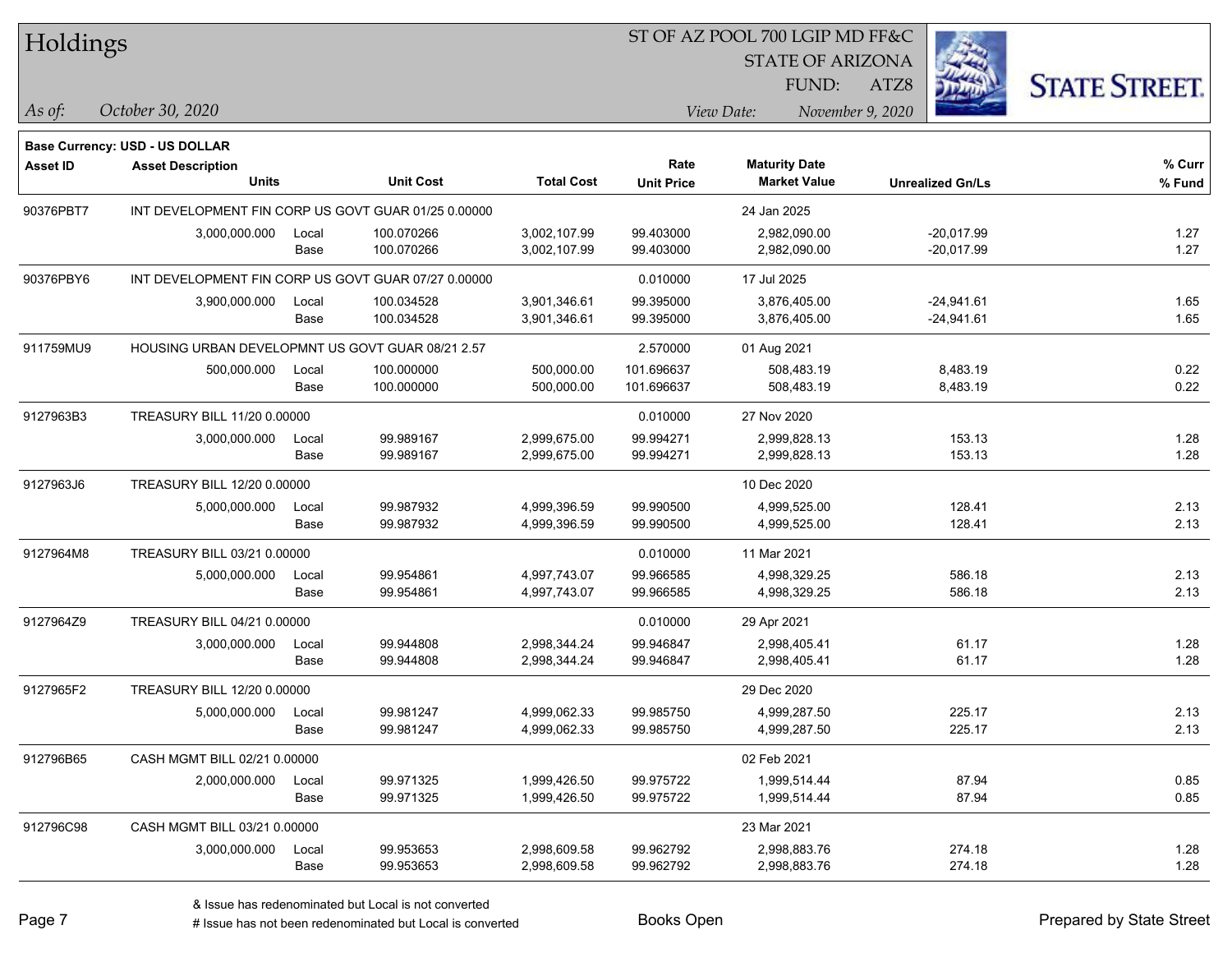| Holdings  |                                          |               |                          |                              |                           | ST OF AZ POOL 700 LGIP MD FF&C              |                         |                      |  |
|-----------|------------------------------------------|---------------|--------------------------|------------------------------|---------------------------|---------------------------------------------|-------------------------|----------------------|--|
|           |                                          |               |                          |                              |                           | <b>STATE OF ARIZONA</b><br>FUND:            | ATZ8                    |                      |  |
| As of:    | October 30, 2020                         |               |                          |                              |                           | View Date:                                  | November 9, 2020        | <b>STATE STREET.</b> |  |
|           | Base Currency: USD - US DOLLAR           |               |                          |                              |                           |                                             |                         |                      |  |
| Asset ID  | <b>Asset Description</b><br><b>Units</b> |               | <b>Unit Cost</b>         | <b>Total Cost</b>            | Rate<br><b>Unit Price</b> | <b>Maturity Date</b><br><b>Market Value</b> | <b>Unrealized Gn/Ls</b> | % Curr<br>$%$ Fund   |  |
| 9128282F6 | US TREASURY N/B 08/21 1.125              |               |                          |                              | 1.125000                  | 31 Aug 2021                                 |                         |                      |  |
|           | 3,000,000.000                            | Local<br>Base | 100.819663<br>100.819663 | 3,024,589.90<br>3,024,589.90 | 100.820312<br>100.820312  | 3,024,609.36<br>3,024,609.36                | 19.46<br>19.46          | 1.29<br>1.29         |  |
| 9128283G3 | US TREASURY N/B 11/20 1.75               |               |                          |                              | 1.750000                  | 15 Nov 2020                                 |                         |                      |  |
|           | 5,000,000.000                            | Local<br>Base | 99.984679<br>99.984679   | 4,999,233.94<br>4,999,233.94 | 100.056832<br>100.056832  | 5,002,841.60<br>5,002,841.60                | 3,607.66<br>3,607.66    | 2.13<br>2.13         |  |
| 9128286Q8 | US TREASURY FRN 04/21 VAR                |               |                          |                              | 0.239025                  | 30 Apr 2021                                 |                         |                      |  |
|           | 2,000,000.000                            | Local<br>Base | 99.981759<br>99.981759   | 1,999,635.17<br>1,999,635.17 | 100.066993<br>100.066993  | 2,001,339.86<br>2,001,339.86                | 1,704.69<br>1,704.69    | 0.85<br>0.85         |  |
| 9128286V7 | <b>US TREASURY N/B 05/21 2.125</b>       |               |                          |                              | 2.125000                  | 31 May 2021                                 |                         |                      |  |
|           | 3,000,000.000                            | Local<br>Base | 101.152690<br>101.152690 | 3,034,580.69<br>3,034,580.69 | 101.148438<br>101.148438  | 3,034,453.14<br>3,034,453.14                | $-127.55$<br>$-127.55$  | 1.29<br>1.29         |  |
| 9128287A2 | US TREASURY N/B 06/21 1.625              |               |                          |                              | 1.625000                  | 30 Jun 2021                                 |                         |                      |  |
|           | 4,000,000.000                            | Local<br>Base | 100.490180<br>100.490180 | 4,019,607.18<br>4,019,607.18 | 100.996094<br>100.996094  | 4,039,843.76<br>4,039,843.76                | 20,236.58<br>20,236.58  | 1.72<br>1.72         |  |
| 9128287G9 | US TREASURY FRN 07/21 VAR                |               |                          |                              | 0.320025                  | 31 Jul 2021                                 |                         |                      |  |
|           | 2,000,000.000                            | Local<br>Base | 99.981290<br>99.981290   | 1,999,625.80<br>1,999,625.80 | 100.142021<br>100.142021  | 2,002,840.42<br>2,002,840.42                | 3,214.62<br>3,214.62    | 0.85<br>0.85         |  |
| 912828D72 | US TREASURY N/B 08/212                   |               |                          |                              | 2.000000                  | 31 Aug 2021                                 |                         |                      |  |
|           | 2,000,000.000                            | Local<br>Base | 101.551551<br>101.551551 | 2,031,031.01<br>2,031,031.01 | 101.539062<br>101.539062  | 2,030,781.24<br>2,030,781.24                | $-249.77$<br>$-249.77$  | 0.87<br>0.87         |  |
| 912828N48 | US TREASURY N/B 12/20 1.75               |               |                          |                              | 1.750000                  | 31 Dec 2020                                 |                         |                      |  |
|           | 2,000,000.000                            | Local<br>Base | 100.007139<br>100.007139 | 2,000,142.77<br>2,000,142.77 | 100.256317<br>100.256317  | 2,005,126.34<br>2,005,126.34                | 4,983.57<br>4,983.57    | 0.85<br>0.85         |  |
| 912828P87 | US TREASURY N/B 02/21 1.125              |               |                          |                              | 1.125000                  | 28 Feb 2021                                 |                         |                      |  |
|           | 2,000,000.000                            | Local<br>Base | 99.881573<br>99.881573   | 1,997,631.45<br>1,997,631.45 | 100.335938<br>100.335938  | 2,006,718.76<br>2,006,718.76                | 9,087.31<br>9,087.31    | 0.85<br>0.85         |  |
| 912828Q37 | US TREASURY N/B 03/21 1.25               |               |                          |                              | 1.250000                  | 31 Mar 2021                                 |                         |                      |  |
|           | 2,000,000.000                            | Local         | 99.815205                | 1,996,304.09                 | 100.445312                | 2,008,906.24                                | 12,602.15               | 0.86                 |  |

ST OF AZ POOL 700 LGIP MD FF&C

e e

 $\overline{\phantom{0}}$ 

 $\sim$ 

Base 99.815205 1,996,304.09 100.445312 2,008,906.24 12,602.15 0.86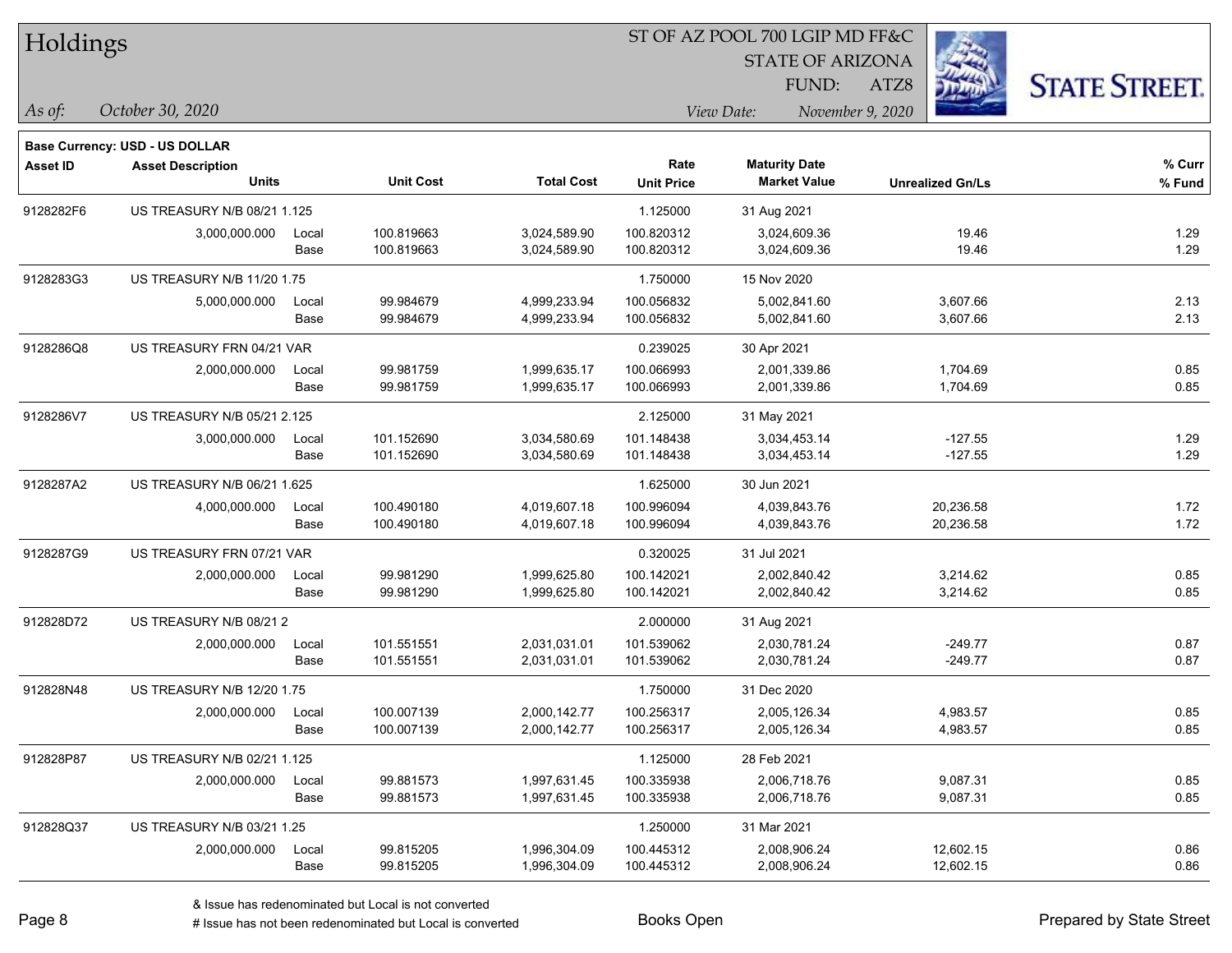| Holdings  |                                |       |                  |                   |                   | ST OF AZ POOL 700 LGIP MD FF&C |                         |                      |
|-----------|--------------------------------|-------|------------------|-------------------|-------------------|--------------------------------|-------------------------|----------------------|
|           |                                |       |                  |                   |                   | <b>STATE OF ARIZONA</b>        |                         |                      |
|           |                                |       |                  |                   |                   | FUND:                          | ATZ8                    | <b>STATE STREET.</b> |
| As of:    | October 30, 2020               |       |                  |                   |                   | View Date:<br>November 9, 2020 |                         |                      |
|           | Base Currency: USD - US DOLLAR |       |                  |                   |                   |                                |                         |                      |
| Asset ID  | <b>Asset Description</b>       |       |                  |                   | Rate              | <b>Maturity Date</b>           |                         | % Curr               |
|           | <b>Units</b>                   |       | <b>Unit Cost</b> | <b>Total Cost</b> | <b>Unit Price</b> | <b>Market Value</b>            | <b>Unrealized Gn/Ls</b> | % Fund               |
| 912828T34 | US TREASURY N/B 09/21 1.125    |       |                  |                   | 1.125000          | 30 Sep 2021                    |                         |                      |
|           | 3,000,000.000                  | Local | 100.898238       | 3,026,947.14      | 100.898438        | 3,026,953.14                   | 6.00                    | 1.29                 |
|           |                                | Base  | 100.898238       | 3,026,947.14      | 100.898438        | 3,026,953.14                   | 6.00                    | 1.29                 |
| 912828U65 | US TREASURY N/B 11/21 1.75     |       |                  |                   | 1.750000          | 30 Nov 2021                    |                         |                      |
|           | 2,000,000.000                  | Local | 101.716776       | 2,034,335.51      | 101.726562        | 2,034,531.24                   | 195.73                  | 0.87                 |
|           |                                | Base  | 101.716776       | 2,034,335.51      | 101.726562        | 2,034,531.24                   | 195.73                  | 0.87                 |
| 912828WG1 | US TREASURY N/B 04/21 2.25     |       |                  |                   | 2.250000          | 30 Apr 2021                    |                         |                      |
|           | 3,000,000.000                  | Local | 101.050275       | 3,031,508.24      | 101.054688        | 3,031,640.64                   | 132.40                  | 1.29                 |
|           |                                | Base  | 101.050275       | 3,031,508.24      | 101.054688        | 3,031,640.64                   | 132.40                  | 1.29                 |
| 912828WN6 | US TREASURY N/B 05/21 2        |       |                  |                   | 2.000000          | 31 May 2021                    |                         |                      |
|           | 2,000,000.000                  | Local | 101.038836       | 2,020,776.71      | 101.085938        | 2,021,718.76                   | 942.05                  | 0.86                 |
|           |                                | Base  | 101.038836       | 2,020,776.71      | 101.085938        | 2,021,718.76                   | 942.05                  | 0.86                 |
| 912828WR7 | US TREASURY N/B 06/21 2.125    |       |                  |                   | 2.125000          | 30 Jun 2021                    |                         |                      |
|           | 5,000,000.000                  | Local | 101.319228       | 5,065,961.41      | 101.320312        | 5,066,015.60                   | 54.19                   | 2.16                 |
|           |                                | Base  | 101.319228       | 5,065,961.41      | 101.320312        | 5,066,015.60                   | 54.19                   | 2.16                 |
| 912828YN4 | US TREASURY FRN 10/21 VAR      |       |                  |                   | 0.400025          | 31 Oct 2021                    |                         |                      |
|           | 3,000,000.000                  | Local | 100.019457       | 3,000,583.72      | 100.283765        | 3,008,512.95                   | 7,929.23                | 1.28                 |
|           |                                | Base  | 100.019457       | 3,000,583.72      | 100.283765        | 3,008,512.95                   | 7,929.23                | 1.28                 |
| 912828YP9 | US TREASURY N/B 10/21 1.5      |       |                  |                   | 1.500000          | 31 Oct 2021                    |                         |                      |
|           | 3,000,000.000                  | Local | 101.354488       | 3,040,634.63      | 101.343750        | 3,040,312.50                   | $-322.13$               | 1.30                 |
|           |                                | Base  | 101.354488       | 3,040,634.63      | 101.343750        | 3,040,312.50                   | $-322.13$               | 1.30                 |
| 912828YT1 | US TREASURY N/B 11/21 1.5      |       |                  |                   | 1.500000          | 30 Nov 2021                    |                         |                      |
|           | 3,000,000.000                  | Local | 101.474367       | 3,044,231.02      | 101.453125        | 3,043,593.75                   | $-637.27$               | 1.30                 |
|           |                                | Base  | 101.474367       | 3,044,231.02      | 101.453125        | 3,043,593.75                   | $-637.27$               | 1.30                 |
| 912828YZ7 | US TREASURY N/B 12/21 1.625    |       |                  |                   | 1.625000          | 31 Dec 2021                    |                         |                      |
|           | 5,000,000.000                  | Local | 101.712347       | 5,085,617.37      | 101.718750        | 5,085,937.50                   | 320.13                  | 2.17                 |
|           |                                | Base  | 101.712347       | 5,085,617.37      | 101.718750        | 5,085,937.50                   | 320.13                  | 2.17                 |
| 912828Z45 | US TREASURY FRN 01/22 VAR      |       |                  |                   | 0.254025          | 31 Jan 2022                    |                         |                      |
|           | 2,000,000.000                  | Local | 99.990060        | 1,999,801.20      | 100.148467        | 2,002,969.34                   | 3,168.14                | 0.85                 |
|           |                                | Base  | 99.990060        | 1,999,801.20      | 100.148467        | 2,002,969.34                   | 3,168.14                | 0.85                 |

ST OF AZ POOL 700 LGIP MD FF&C

 $\overline{\phantom{0}}$ 

 $\overline{\phantom{0}}$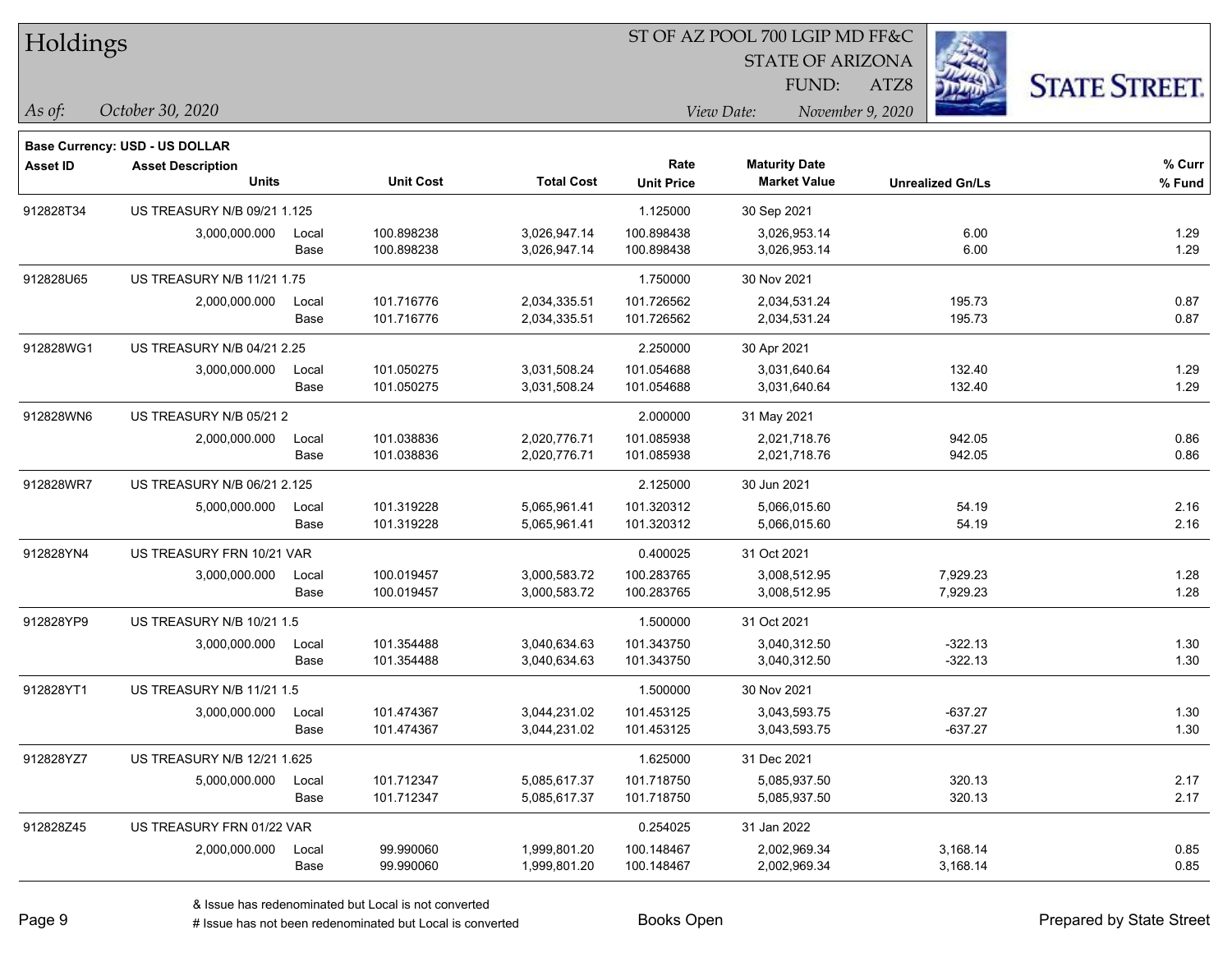| Holdings                  |                                |       |                                                      |                   |                   | ST OF AZ POOL 700 LGIP MD FF&C |                         |                      |
|---------------------------|--------------------------------|-------|------------------------------------------------------|-------------------|-------------------|--------------------------------|-------------------------|----------------------|
|                           |                                |       |                                                      |                   |                   | <b>STATE OF ARIZONA</b>        |                         |                      |
|                           |                                |       |                                                      |                   |                   | FUND:                          | ATZ8                    | <b>STATE STREET.</b> |
| $\vert$ As of:            | October 30, 2020               |       |                                                      |                   |                   | View Date:                     | November 9, 2020        |                      |
|                           | Base Currency: USD - US DOLLAR |       |                                                      |                   |                   |                                |                         |                      |
| <b>Asset ID</b>           | <b>Asset Description</b>       |       |                                                      |                   | Rate              | <b>Maturity Date</b>           |                         | % Curr               |
|                           | <b>Units</b>                   |       | <b>Unit Cost</b>                                     | <b>Total Cost</b> | <b>Unit Price</b> | <b>Market Value</b>            | <b>Unrealized Gn/Ls</b> | % Fund               |
| 912828ZA1                 | US TREASURY N/B 02/22 1.125    |       |                                                      |                   | 1.125000          | 28 Feb 2022                    |                         |                      |
|                           | 2,000,000.000                  | Local | 101.304358                                           | 2,026,087.16      | 101.300781        | 2,026,015.62                   | $-71.54$                | 0.86                 |
|                           |                                | Base  | 101.304358                                           | 2,026,087.16      | 101.300781        | 2,026,015.62                   | $-71.54$                | 0.86                 |
| 912828ZK9                 | US TREASURY FRN 04/22 VAR      |       |                                                      |                   | 0.214025          | 30 Apr 2022                    |                         |                      |
|                           | 3,000,000.000                  | Local | 100.036269                                           | 3,001,088.07      | 100.104771        | 3,003,143.13                   | 2,055.06                | 1.28                 |
|                           |                                | Base  | 100.036269                                           | 3,001,088.07      | 100.104771        | 3,003,143.13                   | 2,055.06                | 1.28                 |
| 912828ZR4                 | US TREASURY N/B 05/22 0.125    |       |                                                      |                   | 0.125000          | 31 May 2022                    |                         |                      |
|                           | 2,000,000.000                  | Local | 99.964286                                            | 1,999,285.71      | 99.960938         | 1,999,218.76                   | $-66.95$                | 0.85                 |
|                           |                                | Base  | 99.964286                                            | 1,999,285.71      | 99.960938         | 1,999,218.76                   | $-66.95$                | 0.85                 |
| 912828ZW3                 | US TREASURY N/B 06/25 0.25     |       |                                                      |                   | 0.250000          | 30 Jun 2025                    |                         |                      |
|                           | 2,000,000.000                  | Local | 99.755434                                            | 1,995,108.68      | 99.531250         | 1,990,625.00                   | $-4,483.68$             | 0.85                 |
|                           |                                | Base  | 99.755434                                            | 1,995,108.68      | 99.531250         | 1,990,625.00                   | $-4,483.68$             | 0.85                 |
| 912828ZX1                 | US TREASURY N/B 06/22 0.125    |       |                                                      |                   | 0.125000          | 30 Jun 2022                    |                         |                      |
|                           | 5,000,000.000                  | Local | 99.957677                                            | 4,997,883.87      | 99.945312         | 4,997,265.60                   | $-618.27$               | 2.13                 |
|                           |                                | Base  | 99.957677                                            | 4,997,883.87      | 99.945312         | 4,997,265.60                   | $-618.27$               | 2.13                 |
| 91282CAA9                 | US TREASURY FRN 07/22 VAR      |       |                                                      |                   | 0.155025          | 31 Jul 2022                    |                         |                      |
|                           | 5,000,000.000                  | Local | 99.987635                                            | 4,999,381.75      | 99.995585         | 4,999,779.25                   | 397.50                  | 2.13                 |
|                           |                                | Base  | 99.987635                                            | 4,999,381.75      | 99.995585         | 4,999,779.25                   | 397.50                  | 2.13                 |
| 91282CAM3                 | US TREASURY N/B 09/25 0.25     |       |                                                      |                   | 0.250000          | 30 Sep 2025                    |                         |                      |
|                           | 2,000,000.000                  | Local | 99.757422                                            | 1,995,148.44      | 99.390625         | 1,987,812.50                   | $-7,335.94$             | 0.85                 |
|                           |                                | Base  | 99.757422                                            | 1,995,148.44      | 99.390625         | 1,987,812.50                   | $-7,335.94$             | 0.85                 |
| 91282CAS0                 | US TREASURY FRN 10/22 VAR      |       |                                                      |                   | 1.000000          | 31 Oct 2022                    |                         |                      |
|                           | 3,000,000.000                  | Local | 99.987889                                            | 2,999,636.66      | 100.010145        | 3,000,304.35                   | 667.69                  | 1.28                 |
|                           |                                | Base  | 99.987889                                            | 2,999,636.66      | 100.010145        | 3,000,304.35                   | 667.69                  | 1.28                 |
| <b>US DOLLAR Total</b>    |                                |       |                                                      |                   |                   |                                |                         |                      |
|                           | 160,752,478.550                | Local |                                                      | 162,114,397.72    |                   | 162,625,038.74                 | 510,641.02              | 69.28                |
| Original Face:            | 100,318,075.000                | Base  |                                                      | 162,114,397.72    |                   | 162,625,038.74                 | 510,641.02              | 69.28                |
| <b>FIXED INCOME Total</b> |                                |       |                                                      |                   |                   |                                |                         |                      |
|                           | 160,752,478.550                | Base  |                                                      | 162,114,397.72    |                   | 162,625,038.74                 | 510,641.02              | 69.28                |
|                           |                                |       | & Issue has redenominated but Local is not converted |                   |                   |                                |                         |                      |

Page 10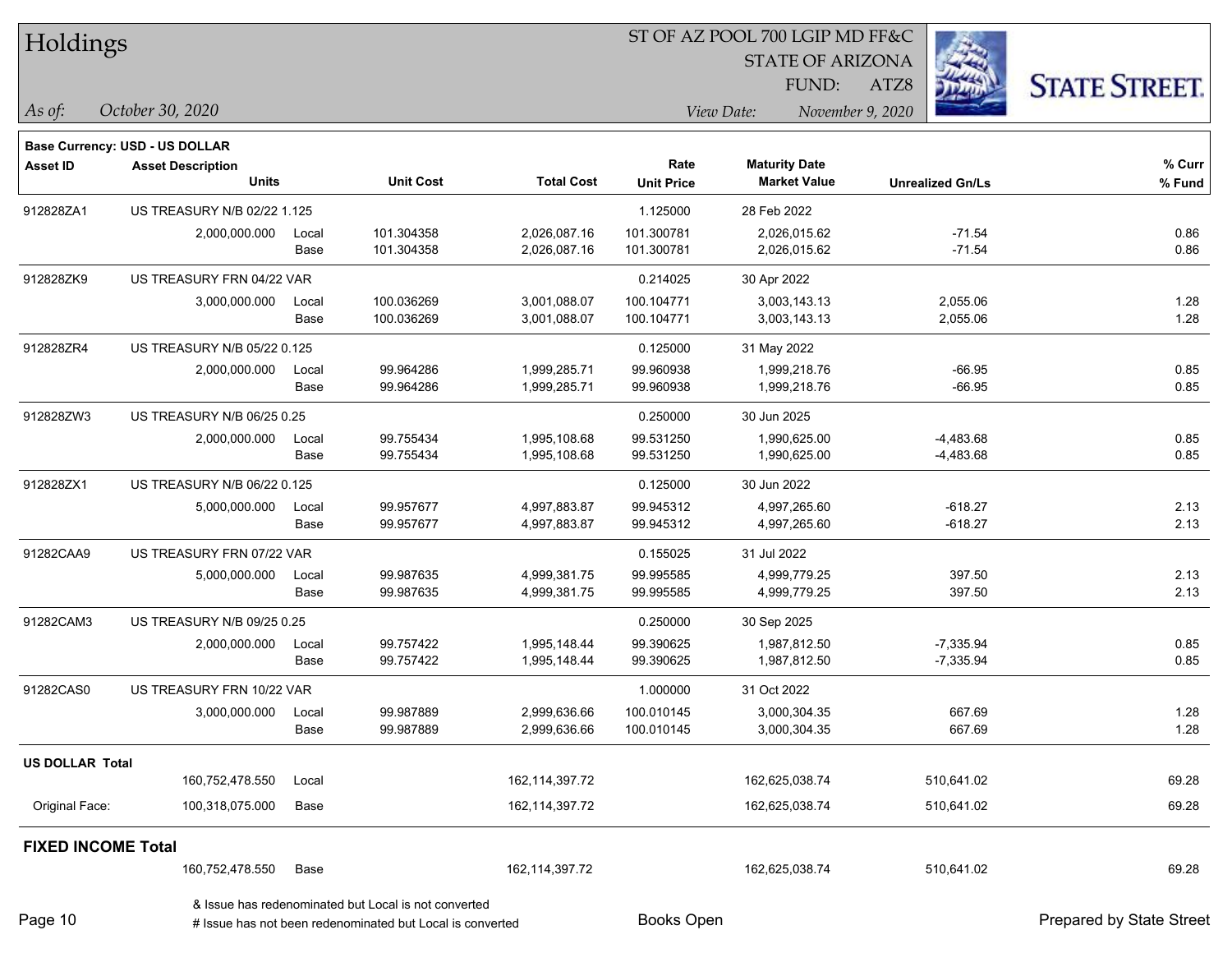| Holdings       |                                                                                   |                  |                   | ST OF AZ POOL 700 LGIP MD FF&C | <b>STATE OF ARIZONA</b>                     |                          |                         |                      |
|----------------|-----------------------------------------------------------------------------------|------------------|-------------------|--------------------------------|---------------------------------------------|--------------------------|-------------------------|----------------------|
| $\vert$ As of: | October 30, 2020                                                                  |                  |                   |                                | FUND:<br>View Date:                         | ATZ8<br>November 9, 2020 |                         | <b>STATE STREET.</b> |
| Asset ID       | <b>Base Currency: USD - US DOLLAR</b><br><b>Asset Description</b><br><b>Units</b> | <b>Unit Cost</b> | <b>Total Cost</b> | Rate<br><b>Unit Price</b>      | <b>Maturity Date</b><br><b>Market Value</b> |                          | <b>Unrealized Gn/Ls</b> | % Curr<br>% Fund     |
| Original Face: | 100,318,075.000                                                                   |                  |                   |                                |                                             |                          |                         |                      |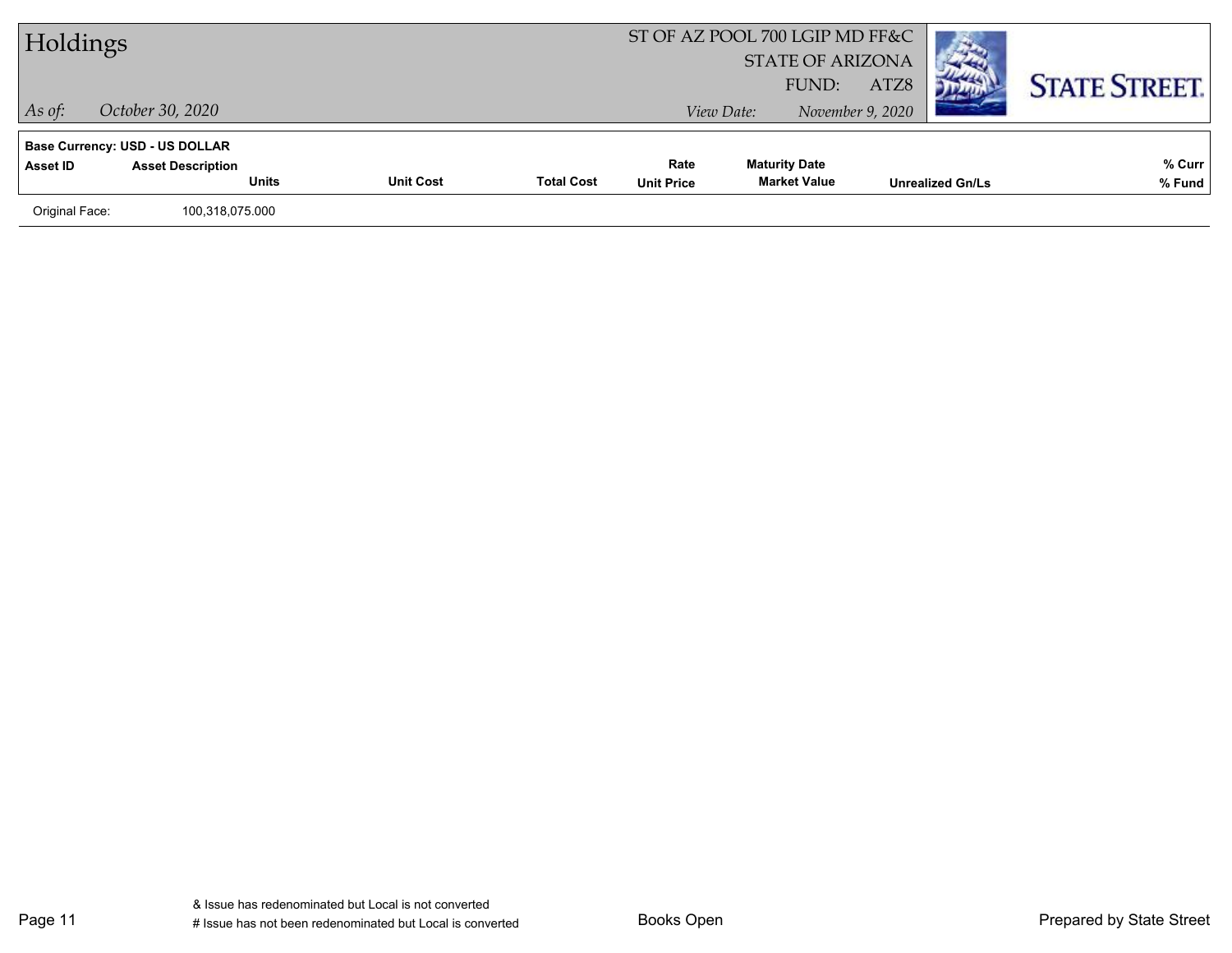| Holdings                              |                          |                  |                   |                   | ST OF AZ POOL 700 LGIP MD FF&C |                         |            |                      |
|---------------------------------------|--------------------------|------------------|-------------------|-------------------|--------------------------------|-------------------------|------------|----------------------|
|                                       |                          |                  |                   |                   | <b>STATE OF ARIZONA</b>        |                         |            |                      |
|                                       |                          |                  |                   |                   | FUND:                          | ATZ8                    |            | <b>STATE STREET.</b> |
| $\vert$ As of:                        | October 30, 2020         |                  |                   |                   | View Date:                     | November 9, 2020        |            |                      |
| <b>Base Currency: USD - US DOLLAR</b> |                          |                  |                   |                   |                                |                         |            |                      |
| Asset ID                              | <b>Asset Description</b> |                  |                   | Rate              | <b>Maturity Date</b>           |                         |            | % Curr               |
|                                       | <b>Units</b>             | <b>Unit Cost</b> | <b>Total Cost</b> | <b>Unit Price</b> | <b>Market Value</b>            | <b>Unrealized Gn/Ls</b> |            | % Fund               |
| <b>FUND Total</b>                     |                          |                  |                   |                   |                                |                         |            |                      |
|                                       | 232,884,703.120          | Base             | 234, 241, 732.58  |                   | 234.752.373.60                 |                         | 510.641.02 | 100.00               |
|                                       |                          |                  |                   |                   |                                |                         |            |                      |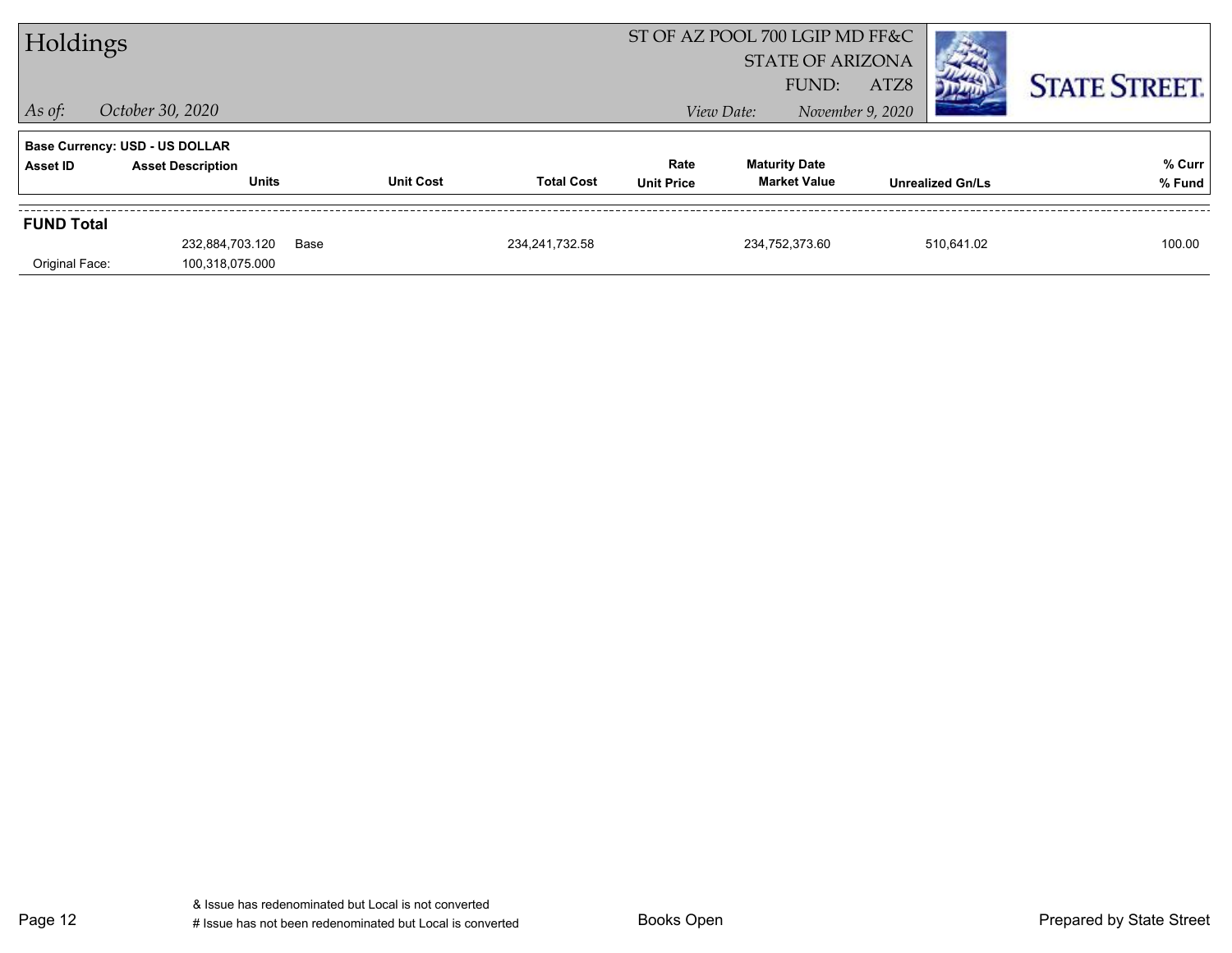### Currency Summary

*As of: October 30, 2020*

## ST OF AZ POOL 700 LGIP MD FF&C

 STATE OF ARIZONAFUND:

ATZ8



*View Date:November 9, 2020*

#### **Base Currency:USD - US DOLLAR**

|                 |                 |                   |                     | % Currency     |                         |                          |                           |
|-----------------|-----------------|-------------------|---------------------|----------------|-------------------------|--------------------------|---------------------------|
| <b>Units</b>    |                 | <b>Total Cost</b> | <b>Market Value</b> | % Fund         | <b>Unreal Sec Gn/Ls</b> | <b>Unreal Curr Gn/Ls</b> | <b>Total Unreal Gn/Ls</b> |
|                 |                 |                   |                     |                |                         |                          | 1.000000                  |
|                 |                 |                   |                     |                |                         |                          |                           |
| 632,224.570     | Local           | 632,224.57        | 632,224.57          | 0.27           | 0.00                    |                          | 0.00                      |
|                 | Base            | 632,224.57        | 632,224.57          | 0.27           | 0.00                    | 0.00                     | 0.00                      |
|                 |                 |                   |                     |                |                         |                          |                           |
| 71,500,000.000  | Local           | 71,495,110.29     | 71,495,110.29       | 30.46          | 0.00                    |                          | 0.00                      |
|                 | Base            | 71,495,110.29     | 71,495,110.29       | 30.46          | 0.00                    | 0.00                     | 0.00                      |
|                 |                 |                   |                     |                |                         |                          |                           |
| 160,752,478.550 | Local           | 162,114,397.72    | 162,625,038.74      | 69.28          | 510,641.02              |                          | 510,641.02                |
| 100,318,075.000 | Base            | 162,114,397.72    | 162,625,038.74      | 69.28          | 510,641.02              | 0.00                     | 510,641.02                |
|                 |                 |                   |                     |                |                         |                          |                           |
| 232,884,703.120 | Local           | 234,241,732.58    | 234,752,373.60      | 100.00         | 510,641.02              |                          | 510,641.02                |
| 100,318,075.000 | Base            | 234,241,732.58    | 234,752,373.60      | 100.00         | 510,641.02              | 0.00                     | 510,641.02                |
|                 |                 |                   |                     |                |                         |                          |                           |
|                 | Base            |                   |                     | 100.00         |                         | 0.00                     | 510,641.02                |
| 100,318,075.000 |                 |                   |                     |                |                         |                          |                           |
|                 | 232,884,703.120 |                   | 234,241,732.58      | 234,752,373.60 |                         | 510,641.02               | Exchange Rate:            |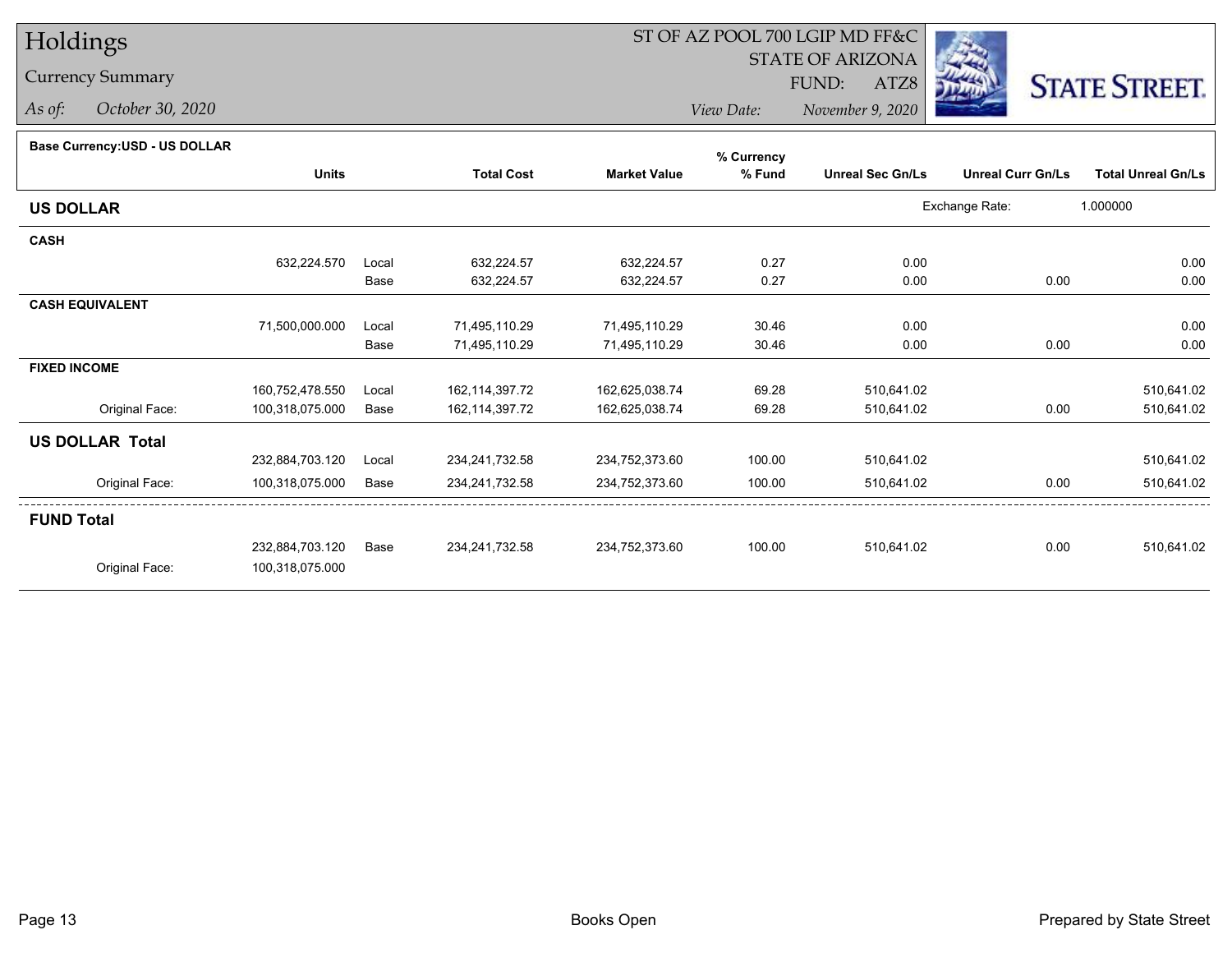| Holdings             |                                       |                   |                     |            | ST OF AZ POOL 700 LGIP MD FF&C           |                          |                           |
|----------------------|---------------------------------------|-------------------|---------------------|------------|------------------------------------------|--------------------------|---------------------------|
| <b>Asset Summary</b> |                                       |                   |                     |            | <b>STATE OF ARIZONA</b><br>FUND:<br>ATZ8 |                          | <b>STATE STREET.</b>      |
| As of:               | October 30, 2020                      |                   |                     | View Date: | November 9, 2020                         |                          |                           |
|                      | <b>Base Currency: USD - US DOLLAR</b> |                   |                     |            |                                          |                          |                           |
|                      | <b>Units</b>                          | <b>Total Cost</b> | <b>Market Value</b> | % Fund     | <b>Unreal Sec Gn/Ls</b>                  | <b>Unreal Curr Gn/Ls</b> | <b>Total Unreal Gn/Ls</b> |
| <b>CASH</b>          |                                       |                   |                     |            |                                          |                          |                           |
| <b>US DOLLAR</b>     |                                       |                   |                     |            |                                          |                          |                           |
|                      | 632,224.570                           | 632,224.57        | 632,224.57          | 0.27       | 0.00                                     | 0.00                     | 0.00                      |
| <b>CASH Total</b>    | 632,224.570                           | 632,224.57        | 632,224.57          | 0.27       | 0.00                                     | 0.00                     | 0.00                      |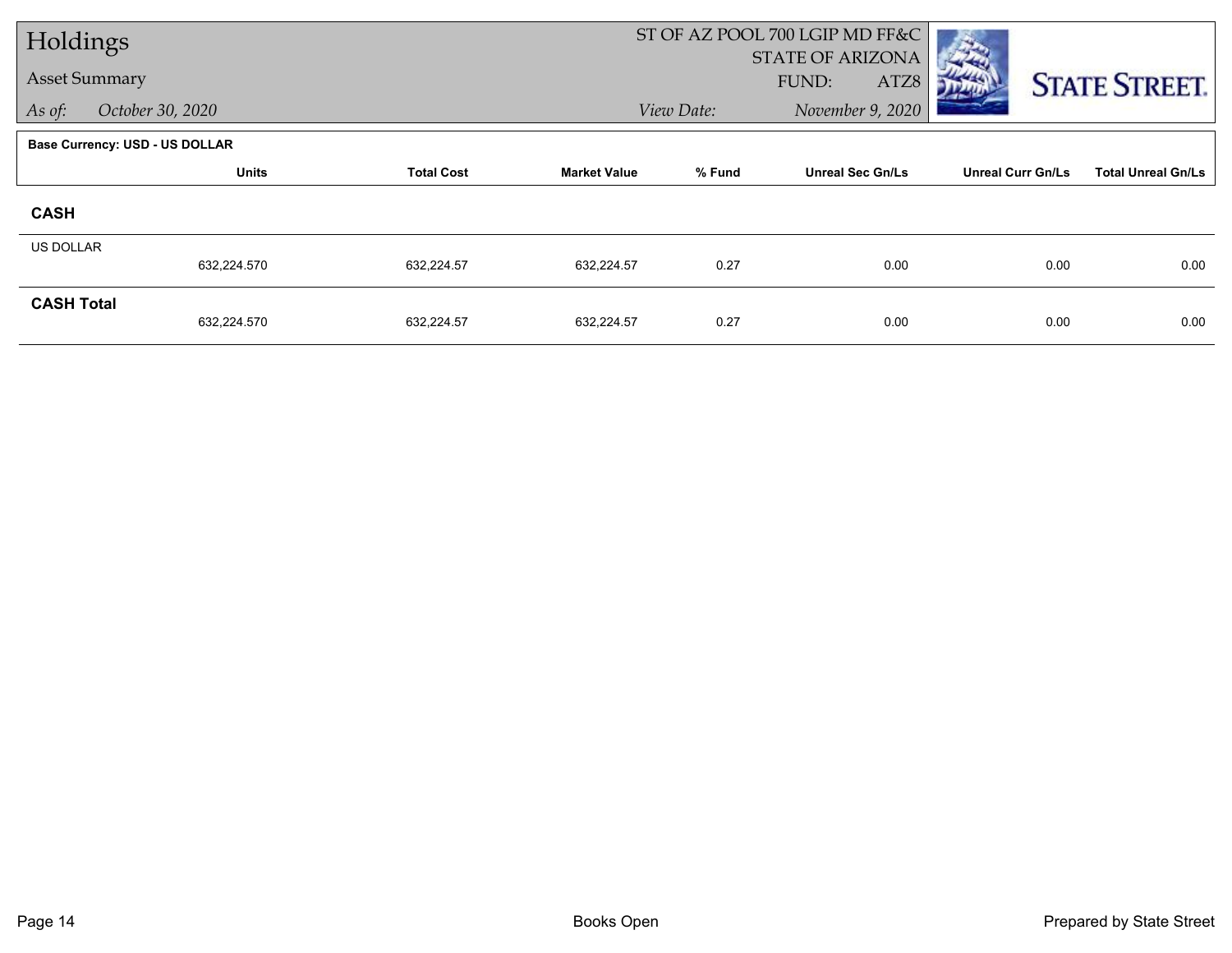| Holdings  |                                |                   |                     |            | ST OF AZ POOL 700 LGIP MD FF&C |                          |                           |
|-----------|--------------------------------|-------------------|---------------------|------------|--------------------------------|--------------------------|---------------------------|
|           |                                |                   |                     |            | <b>STATE OF ARIZONA</b>        |                          |                           |
|           | <b>Asset Summary</b>           |                   |                     |            | FUND:<br>ATZ8                  |                          | <b>STATE STREET.</b>      |
| As of:    | October 30, 2020               |                   |                     | View Date: | November 9, 2020               |                          |                           |
|           | Base Currency: USD - US DOLLAR |                   |                     |            |                                |                          |                           |
|           | <b>Units</b>                   | <b>Total Cost</b> | <b>Market Value</b> | % Fund     | <b>Unreal Sec Gn/Ls</b>        | <b>Unreal Curr Gn/Ls</b> | <b>Total Unreal Gn/Ls</b> |
|           | <b>CASH EQUIVALENT</b>         |                   |                     |            |                                |                          |                           |
| US DOLLAR |                                |                   |                     |            |                                |                          |                           |
|           | 71,500,000.000                 | 71,495,110.29     | 71,495,110.29       | 30.46      | 0.00                           | 0.00                     | 0.00                      |
|           | <b>CASH EQUIVALENT Total</b>   |                   |                     |            |                                |                          |                           |
|           | 71,500,000.000                 | 71,495,110.29     | 71,495,110.29       | 30.46      | 0.00                           | 0.00                     | 0.00                      |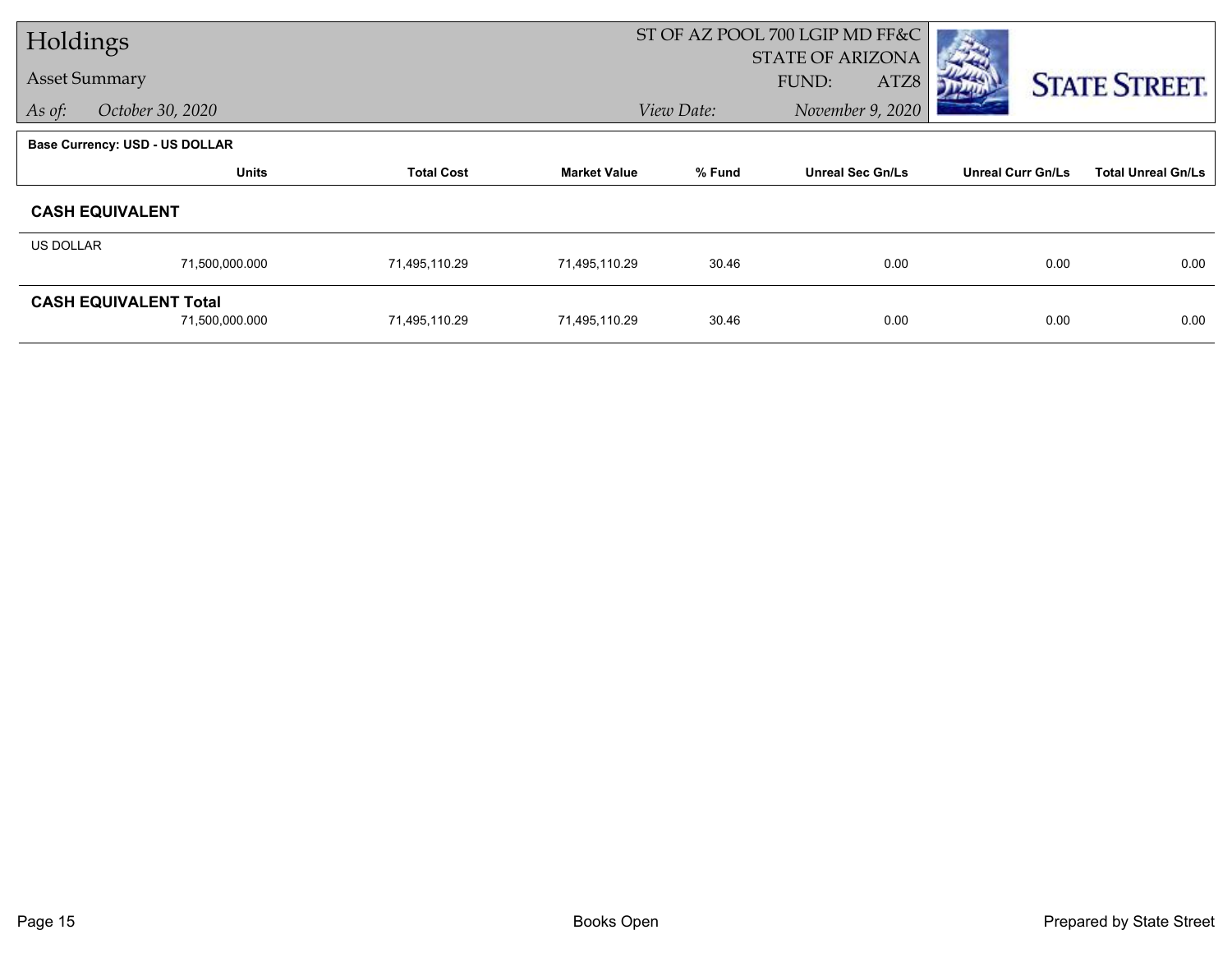| Holdings         |                                       |                   |                     |            | ST OF AZ POOL 700 LGIP MD FF&C |                          |                           |
|------------------|---------------------------------------|-------------------|---------------------|------------|--------------------------------|--------------------------|---------------------------|
|                  |                                       |                   |                     |            | <b>STATE OF ARIZONA</b>        |                          |                           |
|                  | <b>Asset Summary</b>                  |                   |                     |            | FUND:<br>ATZ8                  |                          | <b>STATE STREET.</b>      |
| As of:           | October 30, 2020                      |                   |                     | View Date: | November 9, 2020               |                          |                           |
|                  | <b>Base Currency: USD - US DOLLAR</b> |                   |                     |            |                                |                          |                           |
|                  | <b>Units</b>                          | <b>Total Cost</b> | <b>Market Value</b> | % Fund     | <b>Unreal Sec Gn/Ls</b>        | <b>Unreal Curr Gn/Ls</b> | <b>Total Unreal Gn/Ls</b> |
|                  | <b>FIXED INCOME</b>                   |                   |                     |            |                                |                          |                           |
| <b>US DOLLAR</b> |                                       |                   |                     |            |                                |                          |                           |
|                  | 160,752,478.550                       | 162,114,397.72    | 162,625,038.74      | 69.28      | 510,641.02                     | 0.00                     | 510,641.02                |
|                  | <b>FIXED INCOME Total</b>             |                   |                     |            |                                |                          |                           |
|                  | 160,752,478.550                       | 162,114,397.72    | 162,625,038.74      | 69.28      | 510,641.02                     | 0.00                     | 510,641.02                |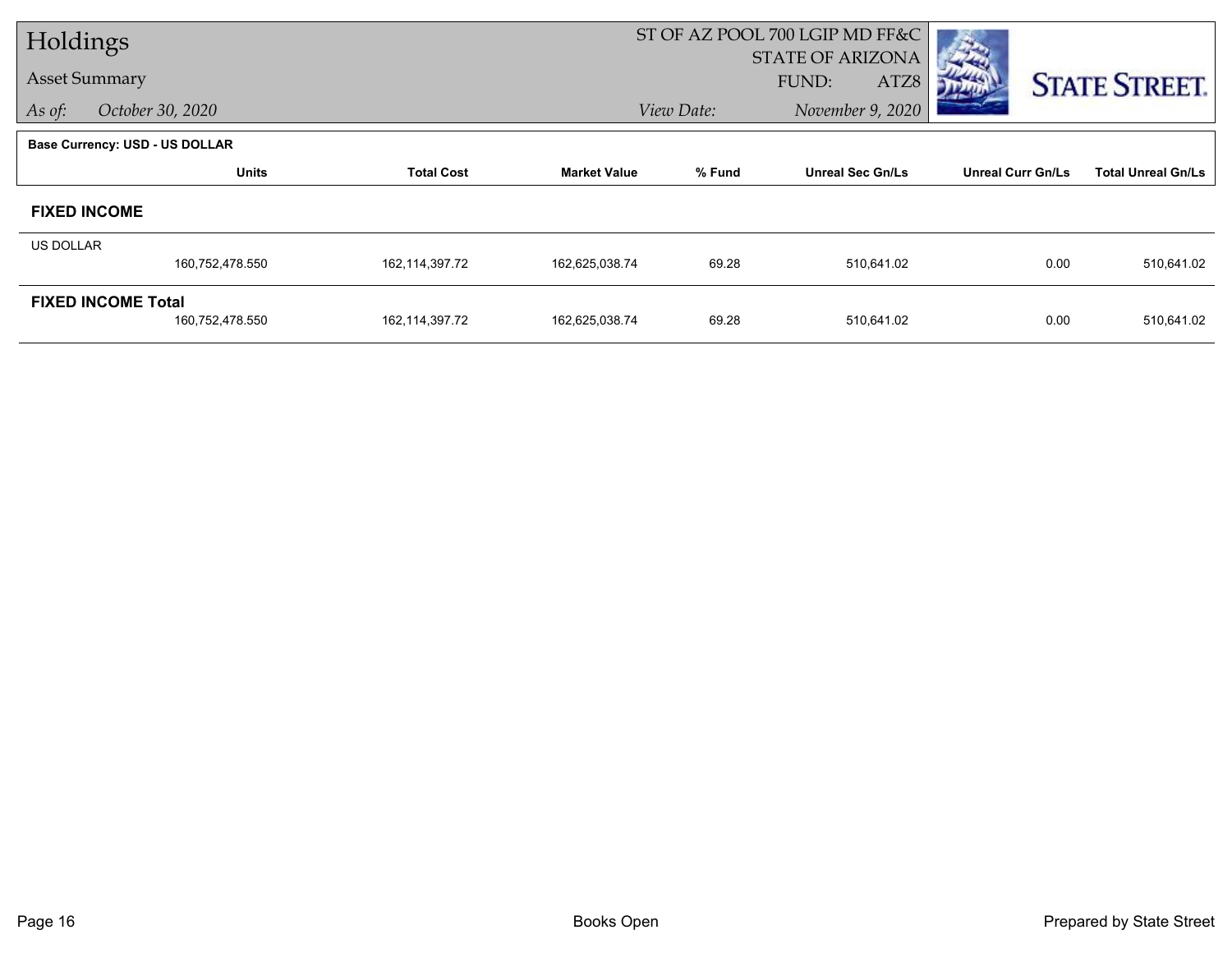| Holdings                              |                      |                   |                     | ST OF AZ POOL 700 LGIP MD FF&C |                         |      |                          |                           |
|---------------------------------------|----------------------|-------------------|---------------------|--------------------------------|-------------------------|------|--------------------------|---------------------------|
|                                       |                      |                   |                     |                                | <b>STATE OF ARIZONA</b> |      |                          |                           |
|                                       | <b>Asset Summary</b> |                   |                     |                                | FUND:                   | ATZ8 |                          | <b>STATE STREET.</b>      |
| As of:                                | October 30, 2020     |                   |                     | View Date:                     | November 9, 2020        |      |                          |                           |
| <b>Base Currency: USD - US DOLLAR</b> |                      |                   |                     |                                |                         |      |                          |                           |
|                                       | <b>Units</b>         | <b>Total Cost</b> | <b>Market Value</b> | % Fund                         | <b>Unreal Sec Gn/Ls</b> |      | <b>Unreal Curr Gn/Ls</b> | <b>Total Unreal Gn/Ls</b> |
| <b>FUND Total</b>                     |                      |                   |                     |                                |                         |      |                          |                           |
|                                       | 232,884,703.120      | 234.241.732.58    | 234.752.373.60      | 100.00                         | 510.641.02              |      | 0.00                     | 510,641.02                |